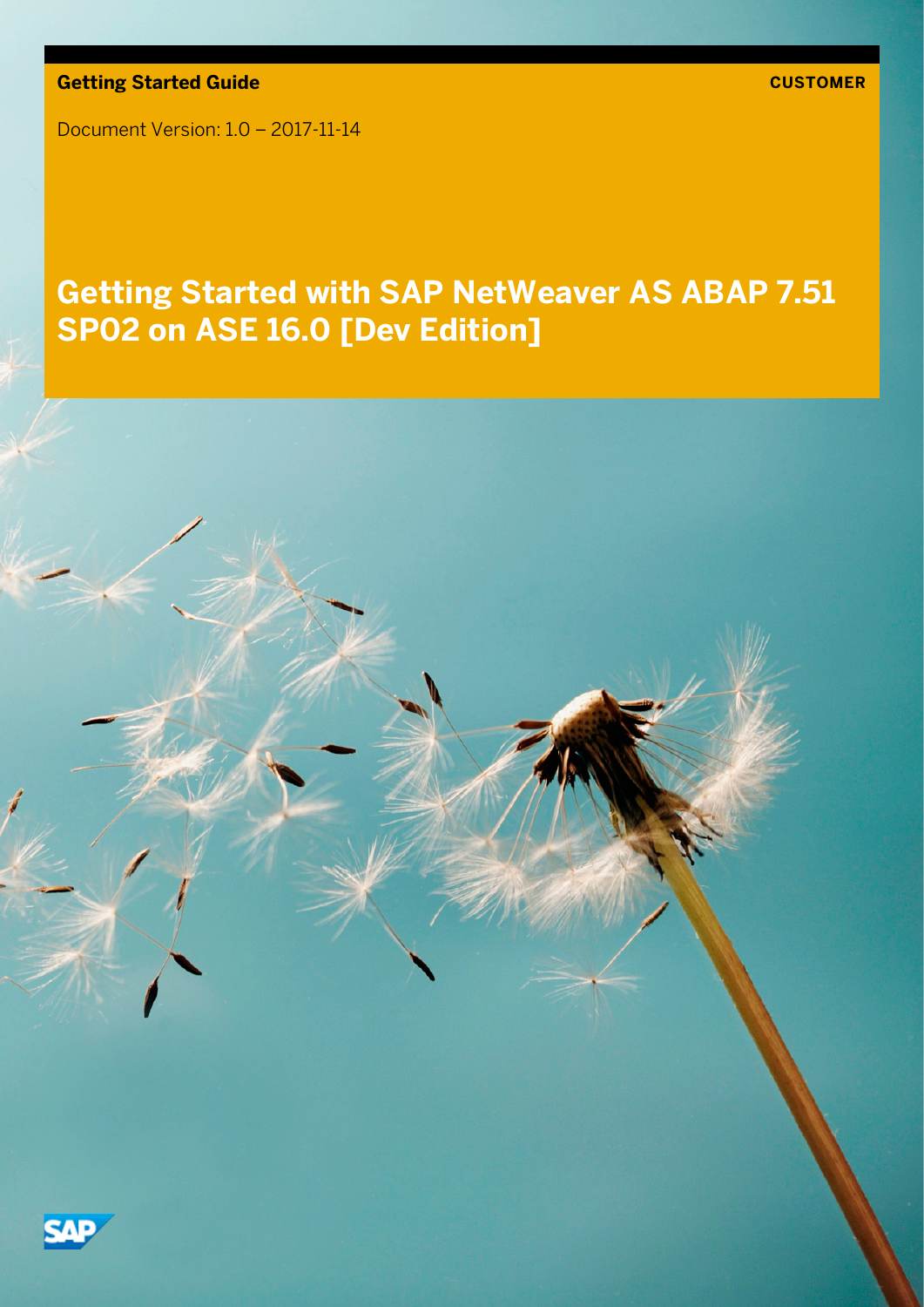# **Table of Contents**

| $\mathbf{1}$   |                                                                                           |  |
|----------------|-------------------------------------------------------------------------------------------|--|
| 1.1            |                                                                                           |  |
| 1.2            |                                                                                           |  |
| $\overline{c}$ |                                                                                           |  |
| 2.1            |                                                                                           |  |
| 2.2            | Connecting to the front end with Remote Desktop Client (RDP) Error! Bookmark not defined. |  |
| 2.3            |                                                                                           |  |
| 2.4            |                                                                                           |  |
| 2.5            |                                                                                           |  |
| 2.6            |                                                                                           |  |
|                | 2.6.1                                                                                     |  |
| 2.7            |                                                                                           |  |
|                | 2.7.1                                                                                     |  |
|                | 2.7.2                                                                                     |  |
| 3              |                                                                                           |  |
| 4              |                                                                                           |  |
| 5              |                                                                                           |  |
| 6              |                                                                                           |  |
| 7              |                                                                                           |  |
| 8              |                                                                                           |  |
| 8.1            |                                                                                           |  |
|                | 8.1.1                                                                                     |  |
|                |                                                                                           |  |
| 8.2            |                                                                                           |  |
|                | 8.2.1                                                                                     |  |
|                | 8.2.2                                                                                     |  |
| 8.3            |                                                                                           |  |
| 8.4            |                                                                                           |  |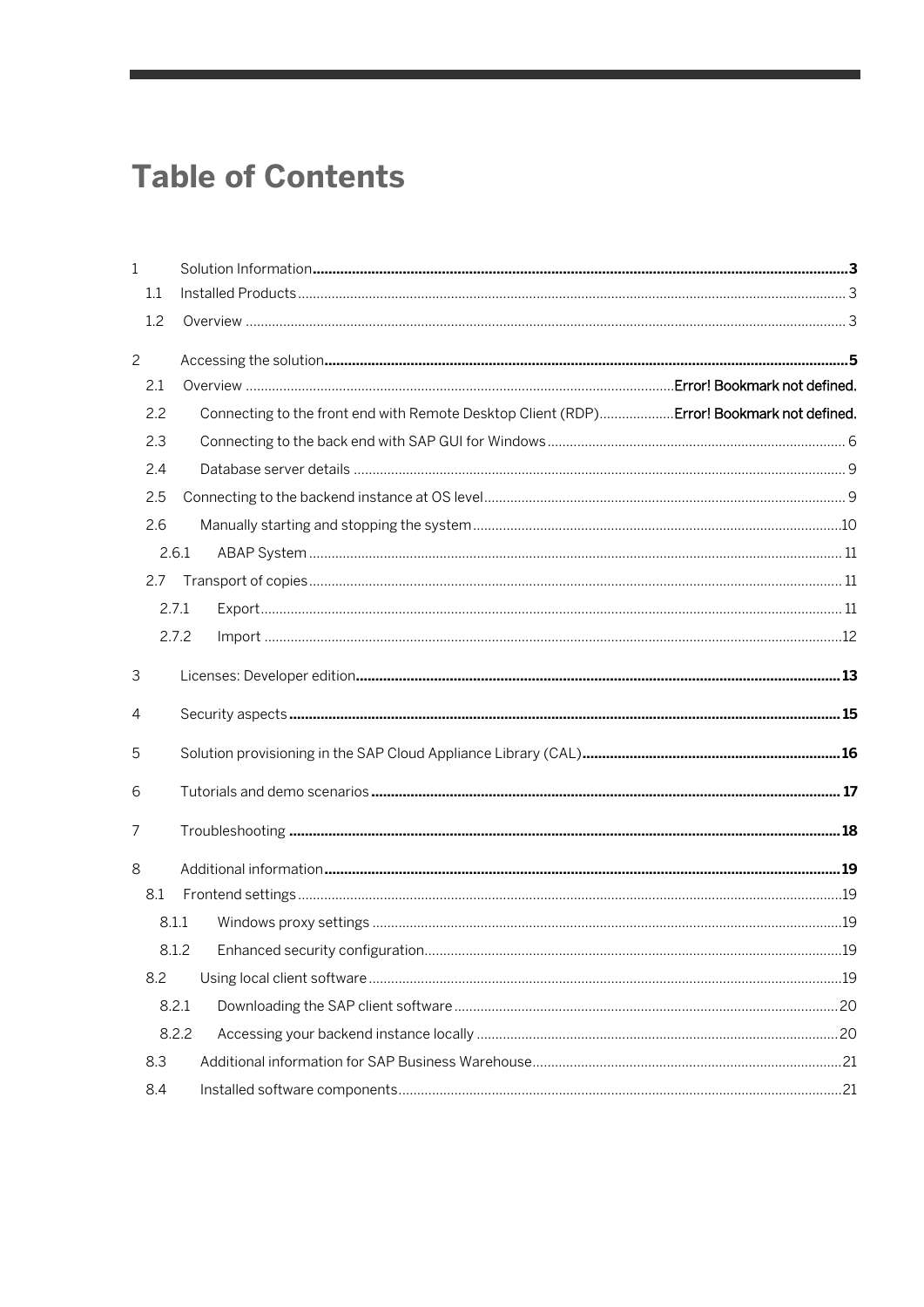# <span id="page-2-0"></span>**1 Solution Information**

## <span id="page-2-1"></span>**1.1 Installed Products**

You get access to a system (landscape) that has been built using the following installation media:

- SAP Kernel 7.49 Linux on x86\_64 64bit
- SAP ASE 16.0
- <span id="page-2-2"></span>• NetWeaver AS ABAP 7.51 Innovation Package SP02

### **1.2 Overview**

- This appliance is designed to give you access to your own copy of SAP NetWeaver AS ABAP 7.51 SP02 on SAP ASE, developer edition. Note that this solution is preconfigured with many additional elements including Fiori launchpad, Cloud Connector, SAP JVM, preconfigured frontend / backend connections, etc
- This solution is intended for two groups of developers:
	- o Non-ABAP developers, who are interested in learning more about the ABAP language and development tools
	- o ABAP developers, who are interested in learning about version 7.51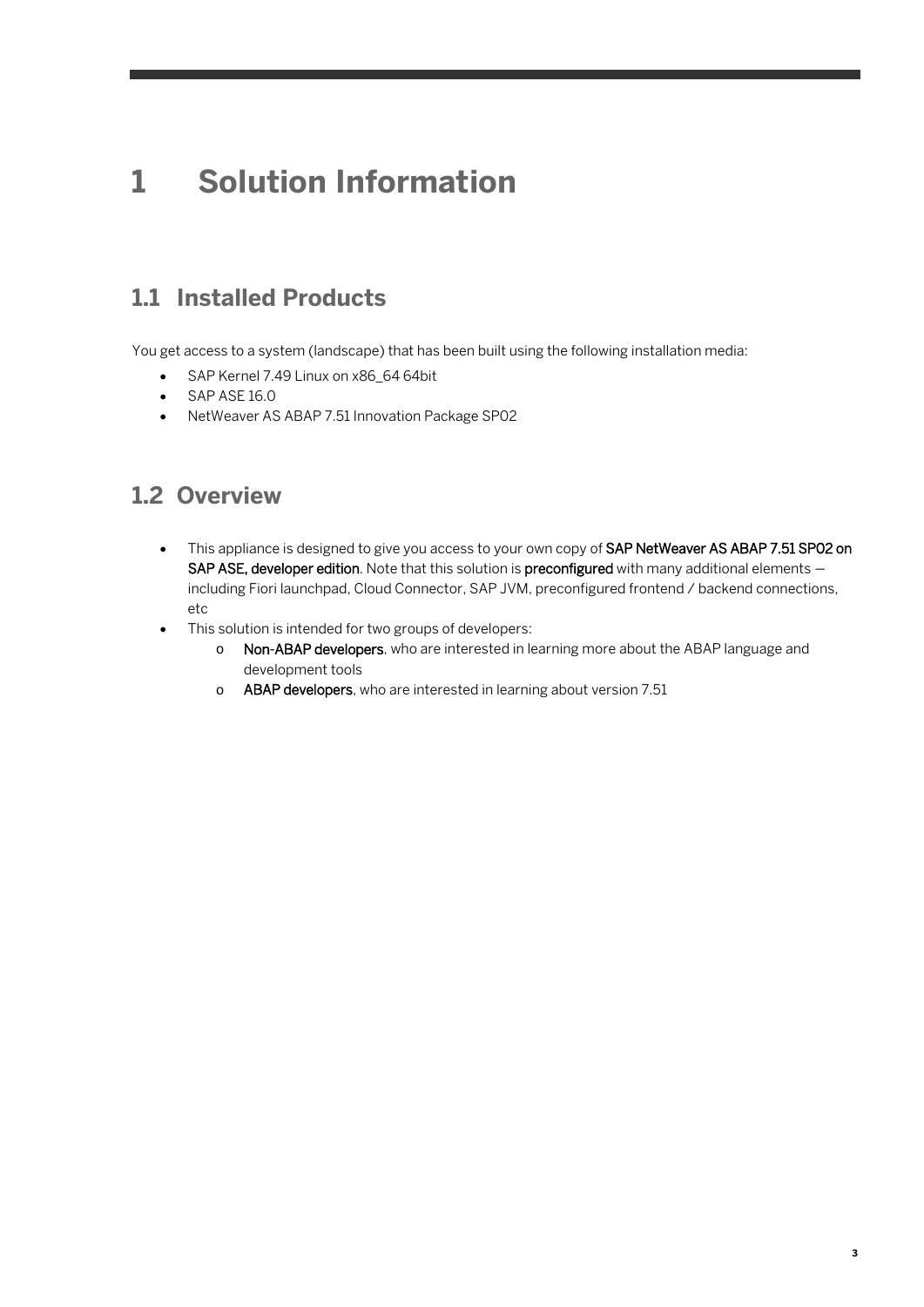

# **1.3 Architecture diagram: SAP ABAP application server**

Figure: SAP ABAP AS 7.51 SP02: Architecture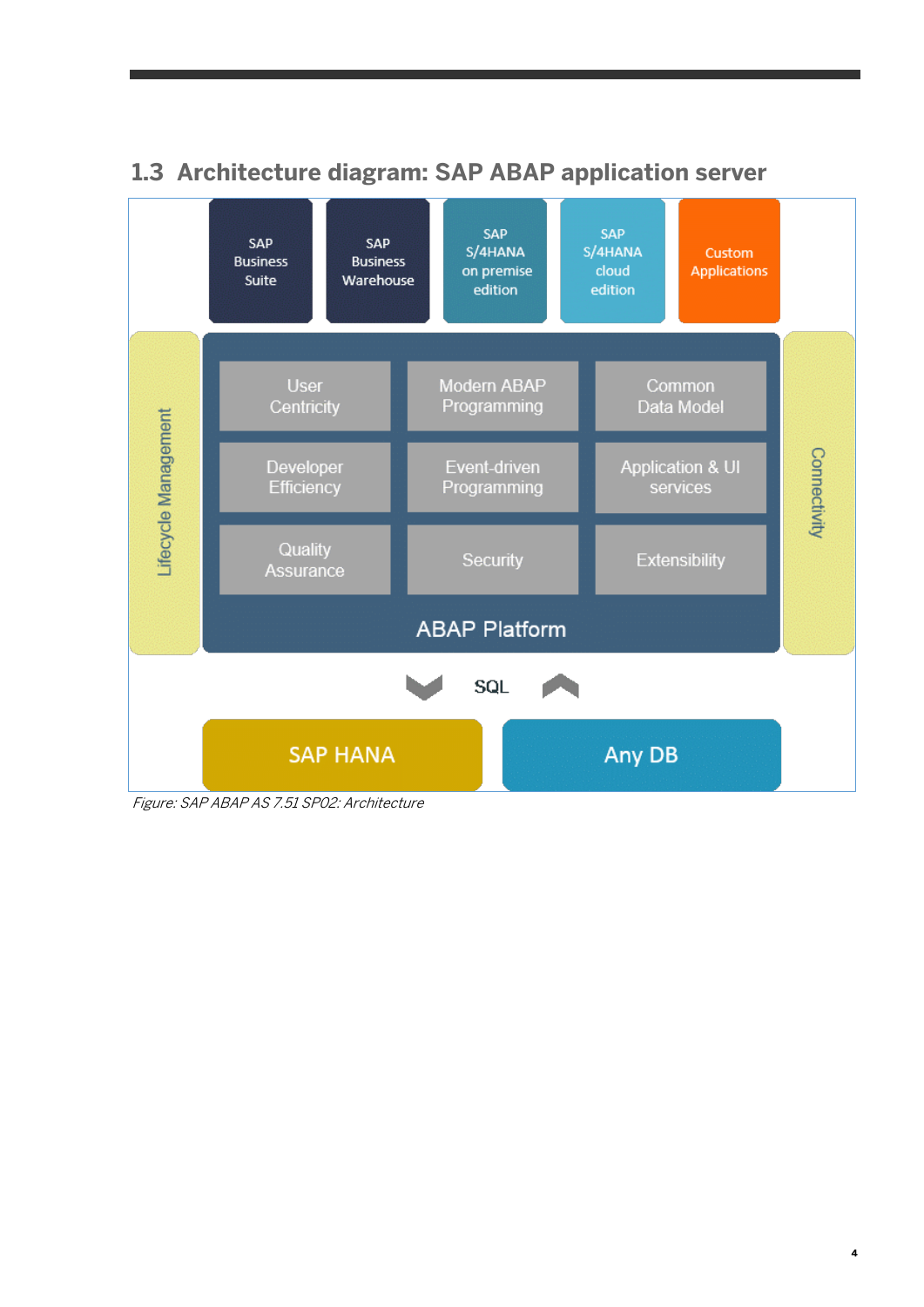# <span id="page-4-0"></span>**2 Accessing the solution**

This section explains how to connect to the front end, and thus to the backend system. You can connect to the AS ABAP server:

#### a. Via a Remote Desktop Client (RDP)

- i. On Windows: ABAP Development Tools (recommended)
- ii. On Windows: SAP Logon
- iii. On Mac: Use the fre[e Microsoft Remote Desktop](https://itunes.apple.com/en/app/microsoft-remote-desktop/id715768417) app available in the Mac App Store to connect to your frontend
- iv. On Linux: You can use open source RDP clients lik[e Remmina.](http://remmina.sourceforge.net/)

b. Via a **local** installation (Windows, Mac, or Linux)

This section also covers:

- Connecting to the back end at OS level.
- Manually starting and stopping the ABAP system
- Transporting copies of ABAP objects

### **2.1 Connecting to the front end with Remote Desktop Client (RDP)**

For connecting to your frontend instance you need an RDP client for your local operating system:

Microsoft Windows: Start the Remote Desktop Connection using the Start Menu (All Programs > Accessories) or executing mstsc.exe.

Apple Mac OS X: Use the fre[e Microsoft Remote Desktop](https://itunes.apple.com/en/app/microsoft-remote-desktop/id715768417) app available in the Mac App Store to connect to your frontend.

Linux: You can use open source RDP clients lik[e Remmina.](http://remmina.sourceforge.net/)

You can find the <IP Address> of your frontend instance by clicking on the instance name in your SAP Cloud Appliance Library account. Take the IP of the frontend instance and use the OS user "Administrator" with your master password to log in with your remote desktop client.

Connect to the Frontend server using the information in the table below. You can also configure manually your Remote Desktop client..

| Name              | Value                | Description                                                                                                                            |
|-------------------|----------------------|----------------------------------------------------------------------------------------------------------------------------------------|
| <b>IP Address</b> | <ip address=""></ip> | The IP address of your frontend server instance you<br>created in SAP CAL.                                                             |
| User              | Administrator        | User for the Windows frontend server.<br>Note: Only one user is allowed to logon at the front-end<br>server at the same point in time. |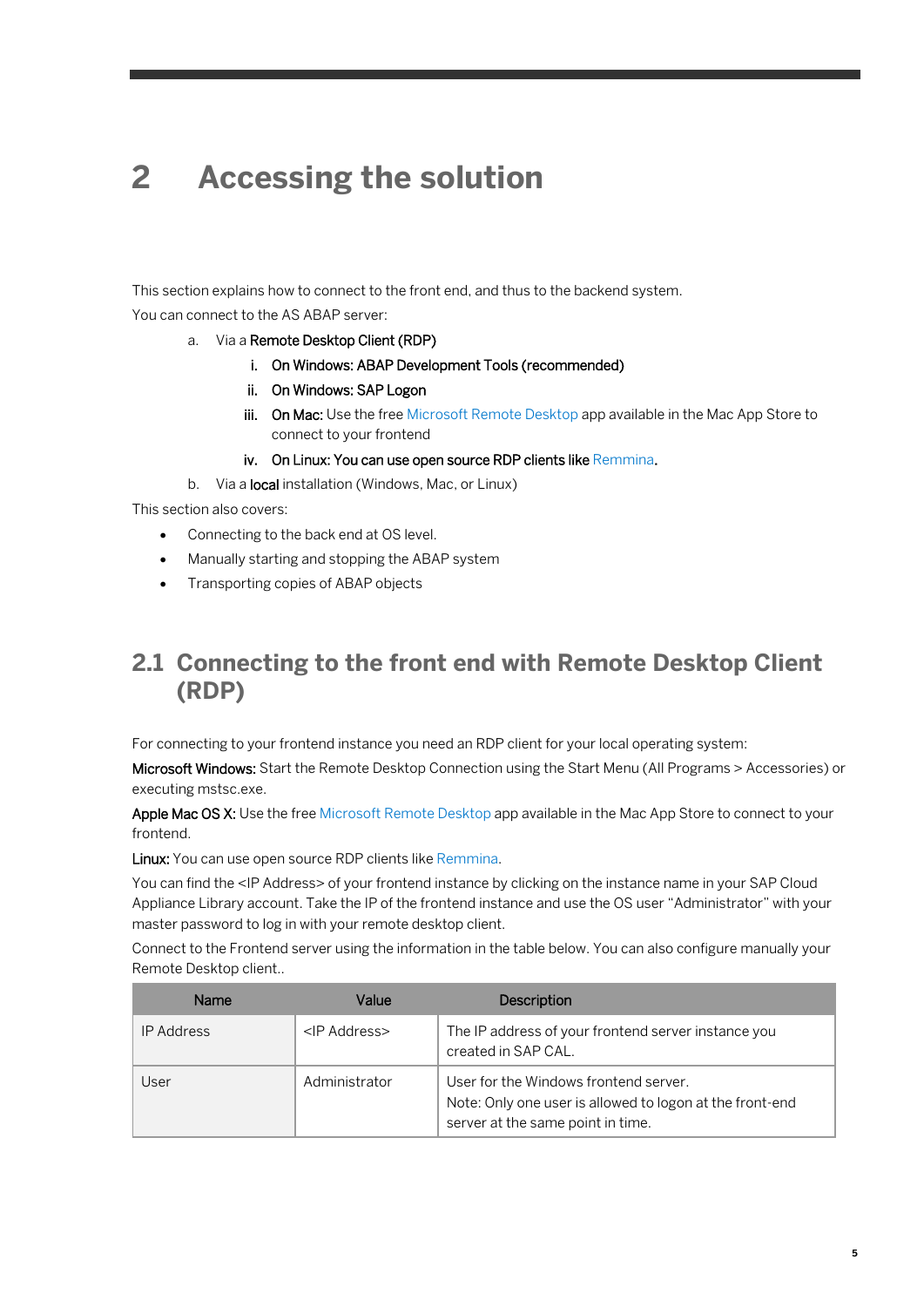| <b>Name</b> | Value                               | <b>Description</b>                                                                                                          |
|-------------|-------------------------------------|-----------------------------------------------------------------------------------------------------------------------------|
| Password    | <master<br>Password&gt;</master<br> | The initial master password of the system you provided in<br>the SAP Cloud Appliance Library when creating the<br>instance. |

## <span id="page-5-0"></span>**2.1.1 Connecting to the ABAP Development Tools**

1. From your AS ABAP server instance [\(https://tiint.hana.ondemand.com/console/#/instances/<your\\_instance>\)](https://tiint.hana.ondemand.com/console/#/instances/%3Cyour_instance%3E), choose Connect:



- 2. Then choose either: RDP -> Connect or SAP GUI -> Connect (usually Client 001).
- 3. Log in with your Administrator password.

The remote desktop appears



Note: When you connect using Eclipse, you may get a prompt to install some up-to-date components:

| ⊜<br><b>Eclipse Update</b>                                                                                         | ×<br>□      |
|--------------------------------------------------------------------------------------------------------------------|-------------|
| <b>Requirements Update</b><br>The installation does not satisfy the requirements list below.                       | mph         |
| org.eclipse.platform.ide [4.7.0,4.8.0)<br>D<br>org.eclipse.platform [4.7.0,4.8.0)<br>org.eclipse.rcp [4.7.0,4.8.0) |             |
| Remember my decision<br>Install                                                                                    | <b>Skip</b> |

We recommend that you simply choose "Skip."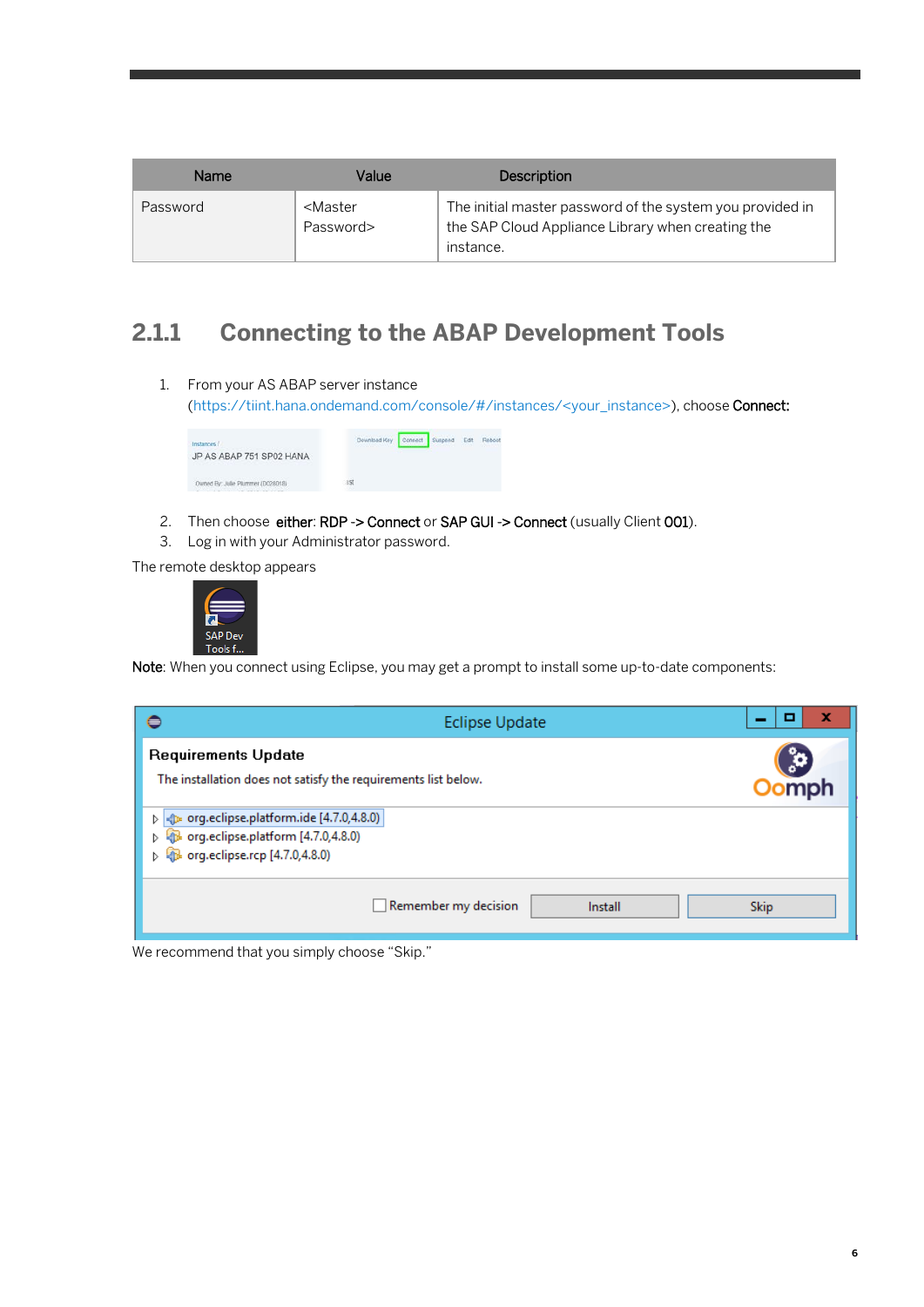# **2.2 Connecting via a local installation**

### **2.2.1 Connecting with local ABAP Development Tools (Windows)**

Download the ABAP Development Tools from here: [ABAP Development Tools for SAP NetWeaver,](https://tools.hana.ondemand.com/%23abap) following the instructions on the web site. Then create a new project for your AS ABAP server: [ABAP Tutorials: Create an ABAP](https://www.sap.com/developer/tutorials/abap-create-project.html)  [project in Eclipse](https://www.sap.com/developer/tutorials/abap-create-project.html) , step 8-10, specifying the following parameter values (recommended values in bold):

| Parameter ID              | <b>Parameter Value</b>                                                            | <b>Note</b>                                                                  |
|---------------------------|-----------------------------------------------------------------------------------|------------------------------------------------------------------------------|
| <b>Application Server</b> | <ip address=""></ip>                                                              | The IP address of the backend instance<br>from SAP Cloud Appliance Library   |
| Instance Number           | $00 \,$                                                                           | ABAP instance number used by the<br>appliance.                               |
| System-ID                 | A4H                                                                               | ABAP system id used by the appliance                                         |
| CI Instance Number        | $00 \,$                                                                           | Instance number of the central instance (CI)                                 |
| CS Instance Number        | 01                                                                                | Instance number of the central services<br>(CS) instance.                    |
| User Name                 | Client 000: SAP*, DDIC<br>Client 001: SAP*, DDIC, DEVELOPER<br><b>BWDEVELOPER</b> | Default users                                                                |
| Password                  | <master password=""></master>                                                     | The password of SAP*, DDIC, DEVELOPER<br>and BWDEVELOPER users are the same. |

Note: When you connect using Eclipse, you may get a prompt to install some up-to-date components:

| ⊜                                                                                                                | <b>Eclipse Update</b>                                          | x                  |
|------------------------------------------------------------------------------------------------------------------|----------------------------------------------------------------|--------------------|
| <b>Requirements Update</b>                                                                                       | The installation does not satisfy the requirements list below. | ွံ့ဝ<br><b>mph</b> |
| org.eclipse.platform.ide [4.7.0,4.8.0)<br>org.eclipse.platform [4.7.0,4.8.0)<br>p. org.eclipse.rcp [4.7.0,4.8.0) |                                                                |                    |
|                                                                                                                  | Remember my decision<br>Install                                | <b>Skip</b>        |

We recommend that you simply choose "Skip."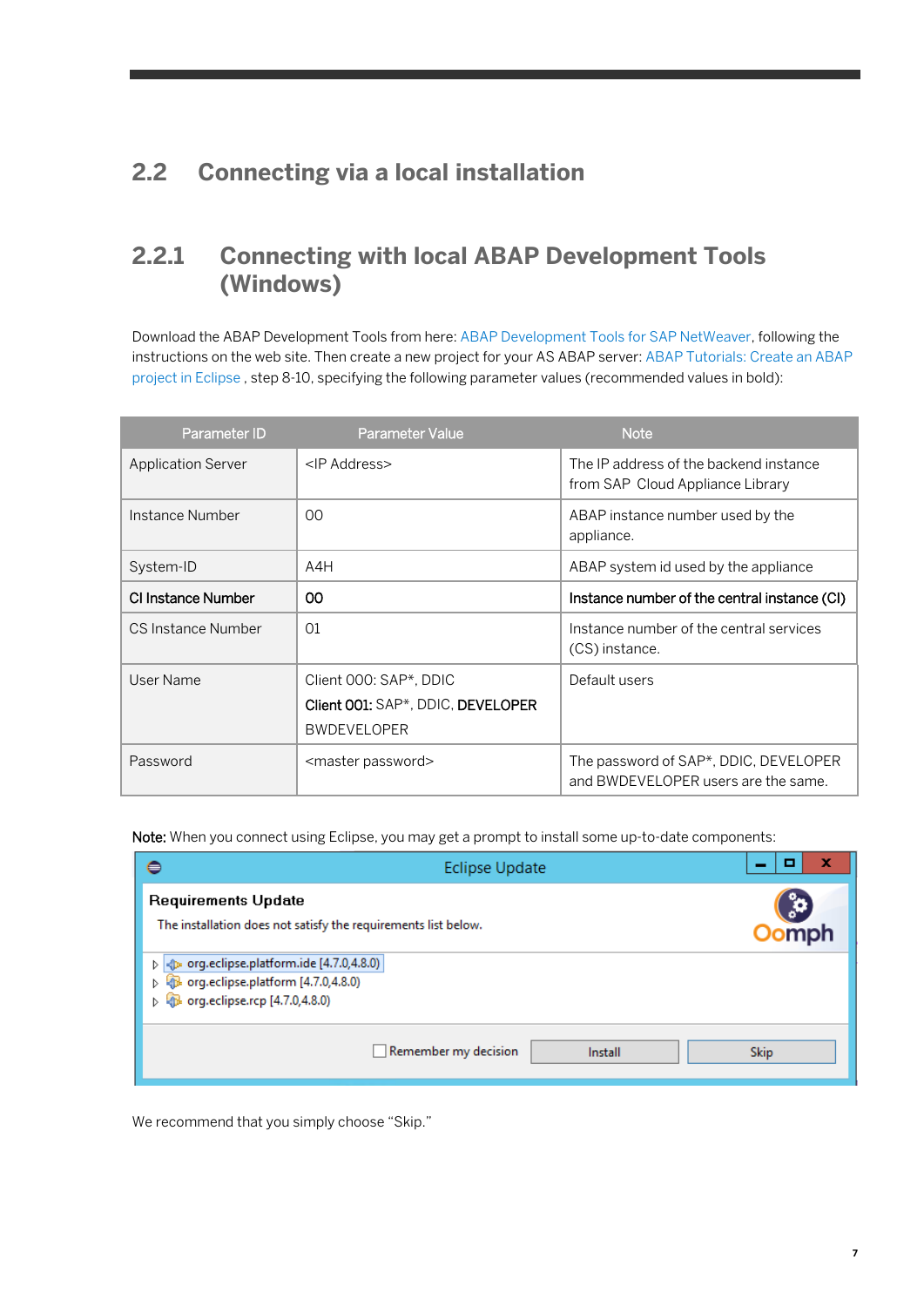### **2.2.2 Connecting with local SAP GUI for Windows, Mac, or Linux**

Windows: Download SAP GUI for Windows, latest version from here: [SCN Wiki: SAP GUI Family: Downloads.](https://wiki.scn.sap.com/wiki/display/ATopics/SAP+GUI+Family#section13) Documentation is also available in the Installations section of this Wiki.

Mac or Linux: Download SAP GUI for Java, latest version from here[: SCN Wiki: SAP GUI Family: Downloads.](https://wiki.scn.sap.com/wiki/display/ATopics/SAP+GUI+Family#section13) Documentation is also available in the Installations section of this Wiki.

To create an additional entry for your AS ABAP server, proceed with as follows:

- 1. Start the SAP Logon.
- 2. Choose new entry  $\rightarrow$  User defined.
- 3. In the System wizard, specify the following parameters:

| Parameter ID              | <b>Parameter Value</b>                                                            | <b>Note</b>                                                                  |
|---------------------------|-----------------------------------------------------------------------------------|------------------------------------------------------------------------------|
| <b>Application Server</b> | <ip address=""></ip>                                                              | The IP address of the backend instance<br>from SAP Cloud Appliance Library   |
| Instance Number           | $00 \,$                                                                           | ABAP instance number used by the<br>appliance.                               |
| System-ID                 | <b>NPL</b>                                                                        | ABAP system id used by the appliance                                         |
| CI Instance Number        | $00 \,$                                                                           | Instance number of the central instance<br>(Cl)                              |
| CS Instance Number        | 01                                                                                | Instance number of the central services<br>(CS) instance.                    |
|                           |                                                                                   |                                                                              |
| User Name                 | Client 000: SAP*, DDIC<br>Client 001: SAP*, DDIC, DEVELOPER<br><b>BWDEVELOPER</b> | Default users                                                                |
| Password                  | <master password=""></master>                                                     | The password of SAP*, DDIC, DEVELOPER<br>and BWDEVELOPER users are the same. |

For out-of-the-box ABAP development and the pre-configured Fiori demo applications we recommend that you use the user DEVELOPER in client 001. For the pre-configured BW demo scenarios and BW development we recommend to use the user BWDEVELOPER in client 001.

Connect to SAP <SID> using the information in the table below.

For more information on how to connect to the Frontend Server, se[e Connecting to a Solution Instance.](https://calstatic.hana.ondemand.com/res/docEN/7120b91b1d2a41fea9ffaff83023f349.html)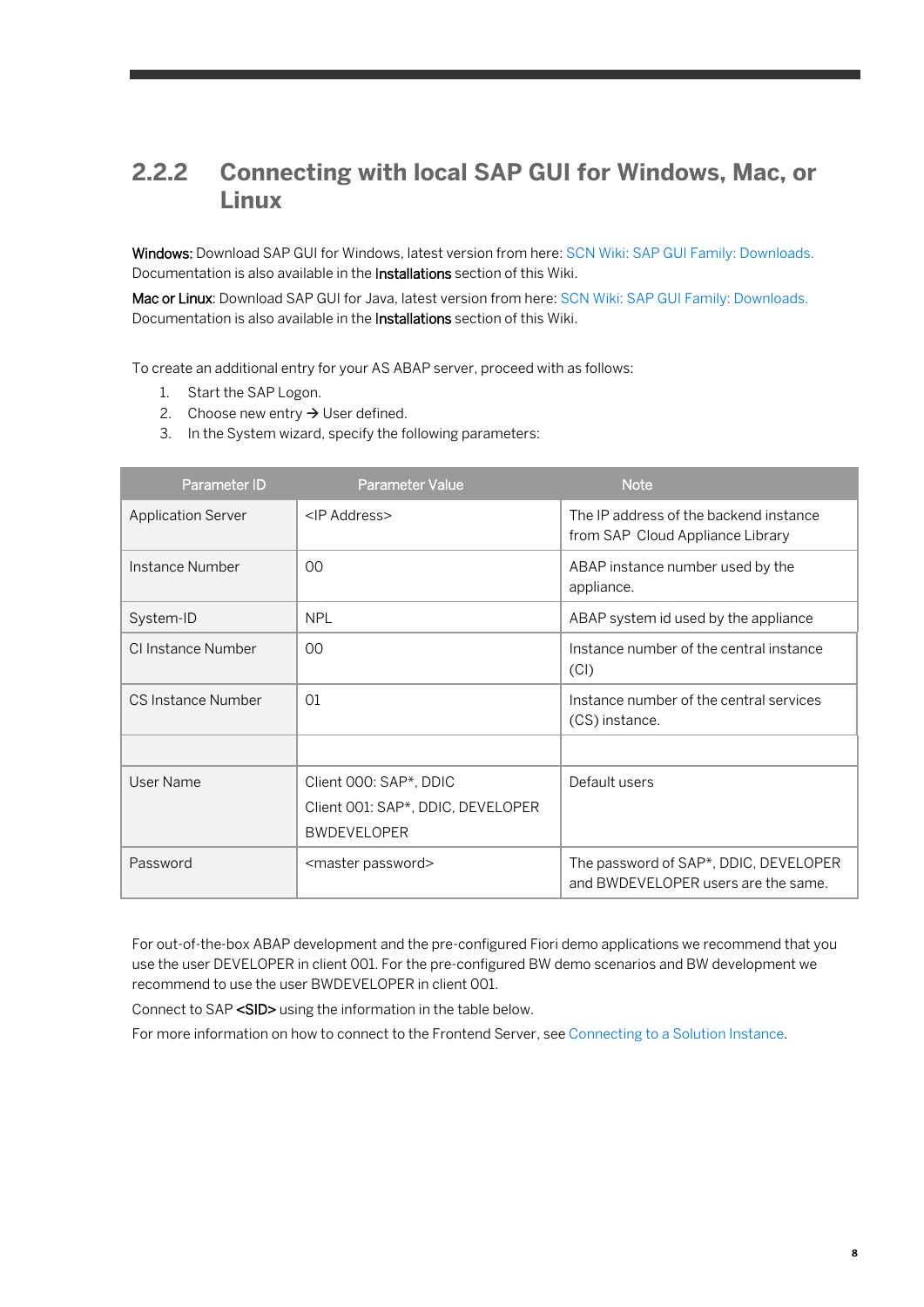# <span id="page-8-0"></span>**2.3 Database server details**

Connect to SAP <SID> using the information in the table below.

For more information, how to connect to the Frontend Server, se[e Connecting to a Solution Instance.](https://calstatic.hana.ondemand.com/res/docEN/7120b91b1d2a41fea9ffaff83023f349.html)

| <b>Name</b> | Value                                                                | <b>Description</b>                                                               |
|-------------|----------------------------------------------------------------------|----------------------------------------------------------------------------------|
| <b>SID</b>  | <b>NPL</b>                                                           | System ID of the SAP system                                                      |
| DB SID      | <b>NPL</b>                                                           | System ID of the database of the SAP system                                      |
| DB Type     | <b>SYB</b>                                                           | Type of the database                                                             |
| Username    | <b>SAPSSO</b><br>SA<br><b>SAPSA</b><br>SAPSR3DB<br><b>DBACOCKPIT</b> | These are the standard users which you can use to access the<br>database server. |
| Password    | <master password=""></master>                                        | Password set during instance creation                                            |

## <span id="page-8-1"></span>**2.4 Connecting to the backend instance at OS level**

If you want to access your backend instance on OS level (not recommended unless you know what you are doing), you need an SSH client for your local environment, e.g[. PuTTY for Windows.](http://www.chiark.greenend.org.uk/%7Esgtatham/putty/download.html)

The following steps describe how to connect to your backend instance using PuTTY, but are similar for alternative SSH clients:

1. To retrieve the key, click on the instance name in your CAL account. Then download the instance key pair by choosing Download Key.

NOTE: The key pair will be downloaded locally as a *privacy enhanced mail* (.pem) file. Keep this .pem file safe.

- 2. Extract the private key of the key pair by using a tool like puttygen.exe.
- 3. Open PuTTY and enter the IP of your backend instance.
- 4. Navigate to the SSH > Auth node and enter your private key file.
- 5. Navigate to the Connection > Data node and enter root as auto-login username.
- 6. Save these session settings and hit the Open button.

Now you can log in to your backend instance on OS level (SLES) for monitoring, troubleshooting, or accessing files on the server.

The following tables list all important groups and users at OS level:

| Parameter ID | <b>Parameter</b><br>Value | Note                                              |
|--------------|---------------------------|---------------------------------------------------|
| OS User Name | root                      | The default OS Administrator user for Linux SUSE. |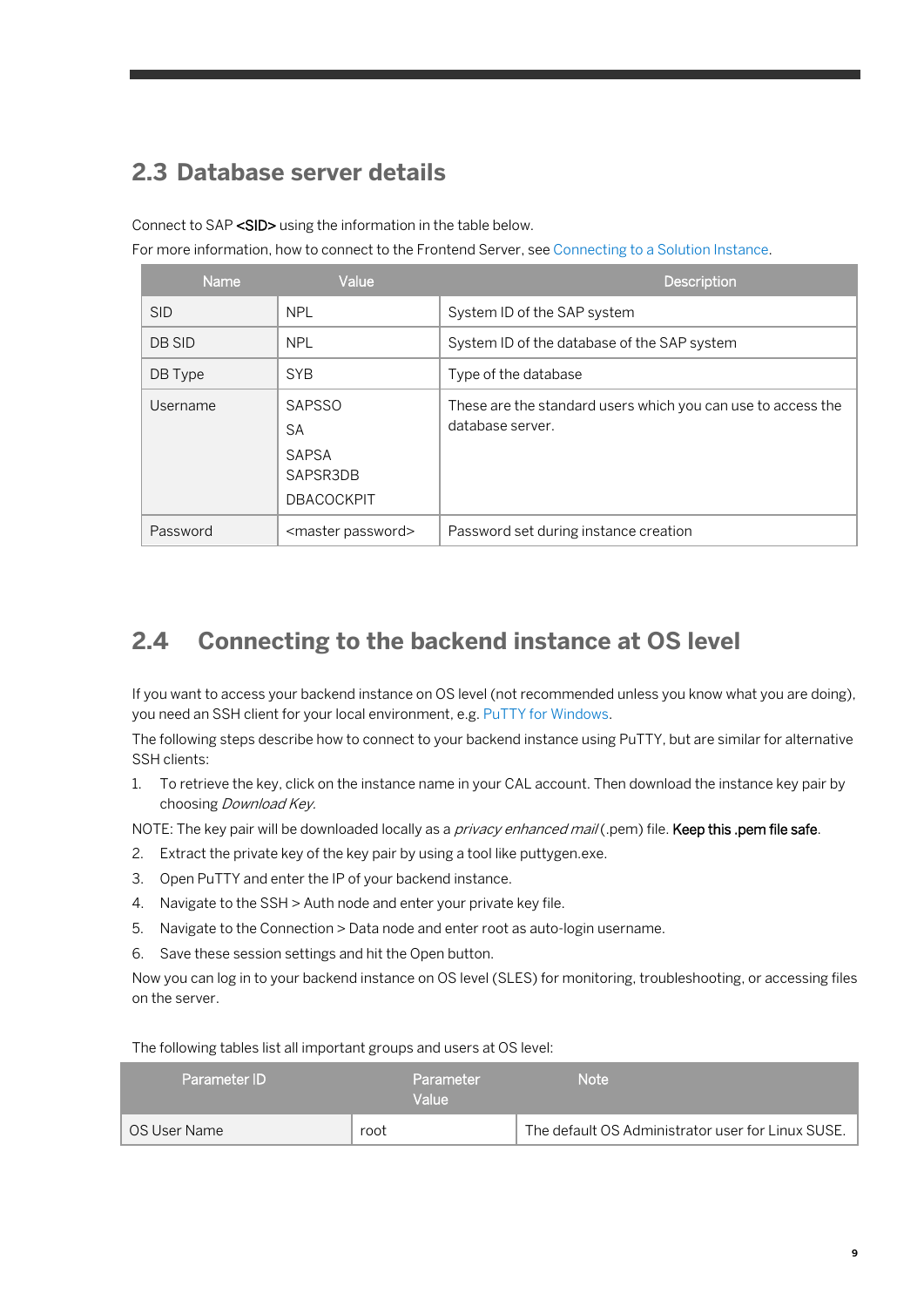| Parameter ID | Parameter<br>Value | Note                                                                                                                                                          |
|--------------|--------------------|---------------------------------------------------------------------------------------------------------------------------------------------------------------|
| OS Password  | $<$ none $>$       | Use the private key for login with the root user.<br>During instance creation you should save the<br>private key. So you can download it when you need<br>it. |

The groups and administration users for ASE and ABAP on operating system level are defined as follows:

| Parameter ID                       | Parameter<br>Value            | <b>Note</b>                                                                                                                 |
|------------------------------------|-------------------------------|-----------------------------------------------------------------------------------------------------------------------------|
| Group                              | sapsys                        | standard group to which SAP users are assigned                                                                              |
| Database administrator name        | hdbadm                        | Additional user for database lifecycle management<br>- start/stop, administration, functions, recovery                      |
| Database administrator<br>password | <master password=""></master> | The password is the same as the master password<br>provided during instance creation in the SAP<br>Cloud Appliance Library. |
| ABAP administrator name            | npladm                        | Additional user for ABAP lifecycle management -<br>start/stop, administration, functions, recovery                          |
| ABAP administrator password        | <master password=""></master> | The password is the same as the master password<br>provided during instance creation in the SAP<br>Cloud Appliance Library. |

#### Additional users on operating system level are:

| Parameter ID                                | Parameter<br>Value            | <b>Note</b>                                                                                                                 |
|---------------------------------------------|-------------------------------|-----------------------------------------------------------------------------------------------------------------------------|
| <b>SAP System Administrator</b>             | sapadm                        |                                                                                                                             |
| <b>SAP System Administrator</b><br>password | <master password=""></master> | The password is the same as the master password<br>provided during instance creation in the SAP<br>Cloud Appliance Library. |
|                                             |                               |                                                                                                                             |
| SAP System Administrator<br>password        | <master password=""></master> | The password is the same as the master password<br>provided during instance creation in the SAP<br>Cloud Appliance Library. |

# <span id="page-9-0"></span>**2.5 Manually starting and stopping the system**

The system (ABAP server and database) is automatically started when you activate an instance in CAL. The system (ABAP server and database) is automatically stopped, when you suspend the instance in CAL. There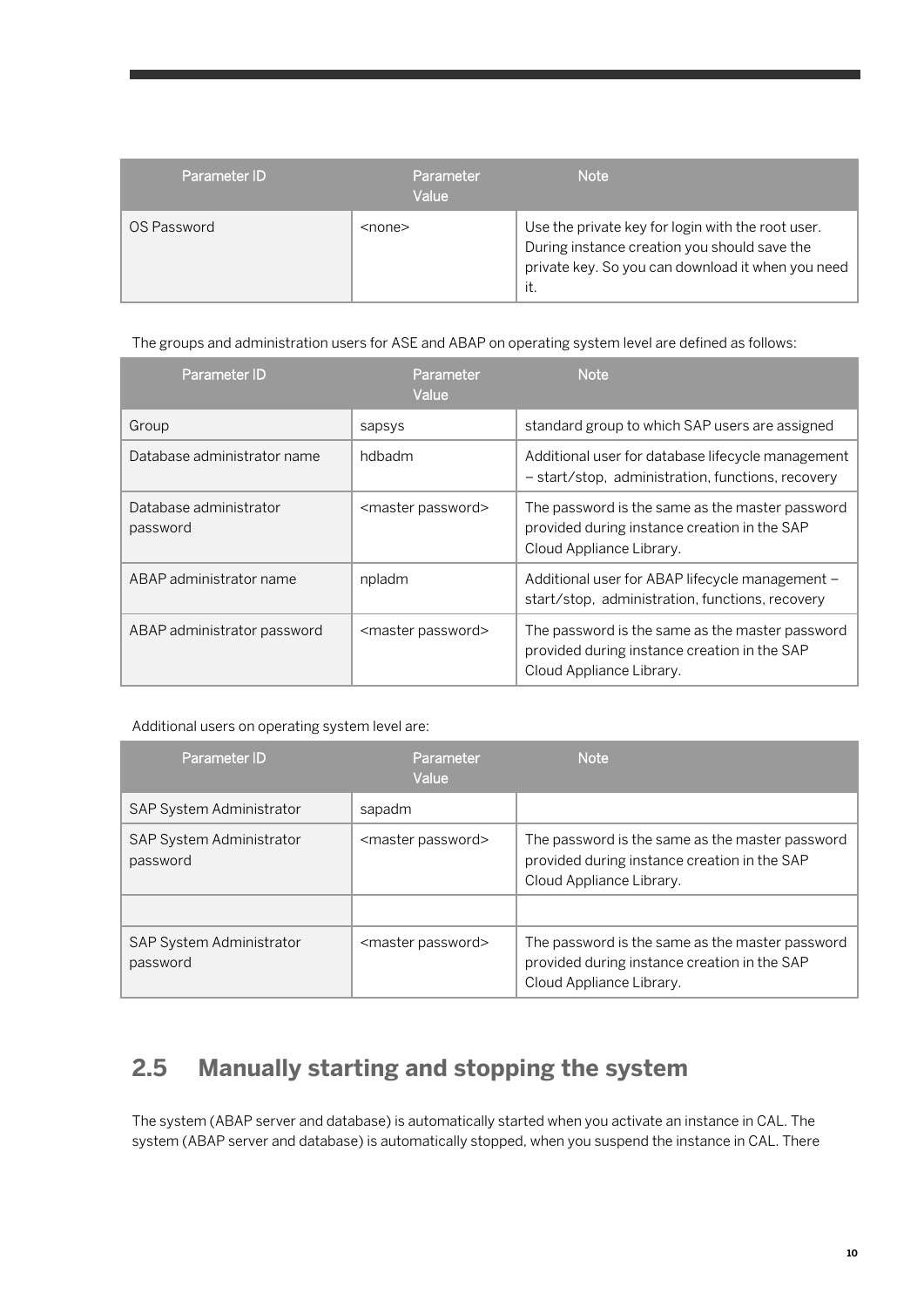<span id="page-10-0"></span>might be nevertheless situations where you want to start or stop the ABAP server or the database manually. The next sections describe how to do this.

## **2.5.1 ABAP System**

To check the status of the ABAP system logon as root on operating system level and execute:

```
su – npladm
sapcontrol -nr 00 -function GetProcessList
```
For stopping the ABAP system logon as root on operating system level and execute:

```
su – npladm
stopsap r3
exit
```
For starting the ABAP system logon as root on operating system level and execute (database must run):

```
su – npladm
startsap r3
exit
```
### <span id="page-10-1"></span>**2.6 Transport of copies**

The system has been set up in a way that allows you to import and export ABAP objects as transport of copies. For security reasons we removed the rfc connection and user tmsadm. See [TMS Documentation](http://help.sap.com/saphelp_nw70/helpdata/en/57/38dd4e4eb711d182bf0000e829fbfe/content.htm?frameset=/en/44/b4a09a7acc11d1899e0000e829fbbd/frameset.htm¤t_toc=/en/b4/d0340a2d0f433cbeb69660e750d74b/plain.htm&node_id=147&show_children=true#jump78) to complete the configuration.

<span id="page-10-2"></span>This section describes an export/import scenario.

# **2.6.1 Export**

To export objects with a transport of copies you have to execute the following procedure:

- 1. In transaction SE01 choose Create (F6).
- 2. Mark Transport of Copies and choose Enter.
- 3. Enter a description.
- 4. As transport target enter DMY and choose Save.
- 5. Add the objects you need into the request. You may enter them either directly or via the menu Request/Task  $\rightarrow$  Object List  $\rightarrow$  Include Objects...
- 6. Release the request.

You will find your transport files in the directories:

/usr/sap/trans/data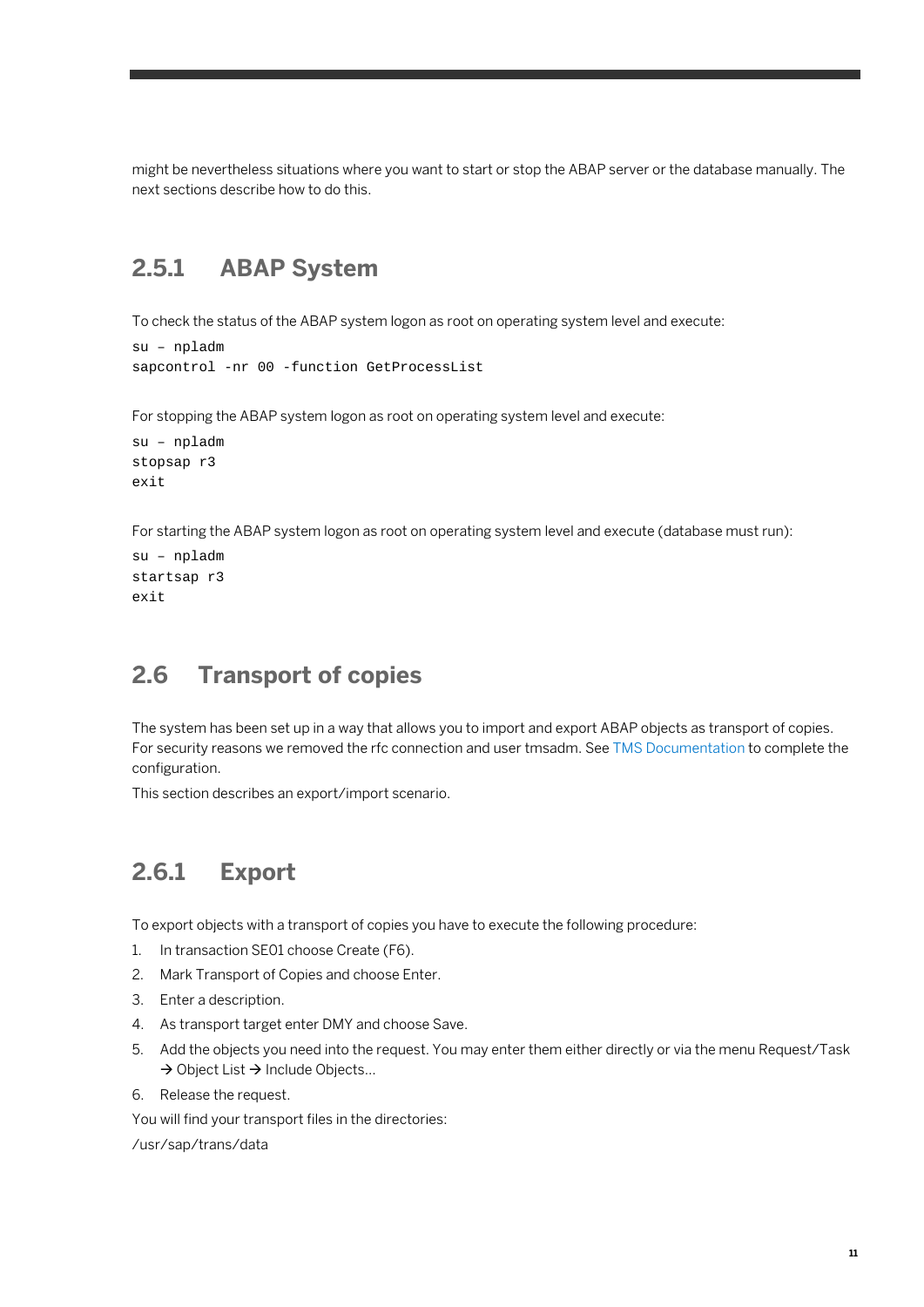#### /usr/sap/trans/cofiles

For the file transfer you can use sFTP or SCP clients like WinSCP with user root and the private key file of your backend instance (see Connecting to Your Backend on OS Level) or you can directly import the existing PuTTY connection profile.

## <span id="page-11-0"></span>**2.6.2 Import**

To import transports into the system you have to execute the following procedure:

- 1. Copy your transport files to:
- /**usr/sap/trans/data**
- **/usr/sap/trans/cofiles**
- 2. For the file transfer you can use sFTP or SCP clients like WinSCP (see above).
- 3. Ensure that user npladm has sufficient rights for accessing your transport files (e.g. use the command

**chown npladm:sapsys <file>**), otherwise the import will fail.

- 4. In transaction STMS open the Import Overview (F5) and double click on NPL.
- 5. In the menu select Extras  $\rightarrow$  Other Requests  $\rightarrow$  Add.
- 6. Use the F4 help to select your transport request.
- 7. Choose Enter and answer the question if you want to attach the request to the NPL import queue with yes.
- 8. Mark the request in the import queue and select Ctrl+F11 (Import Request).
- 9. In the popup select for Execution "Synchronous" (for smaller request) and mark all import options.
- 10. Choose Enter and Yes to import your request.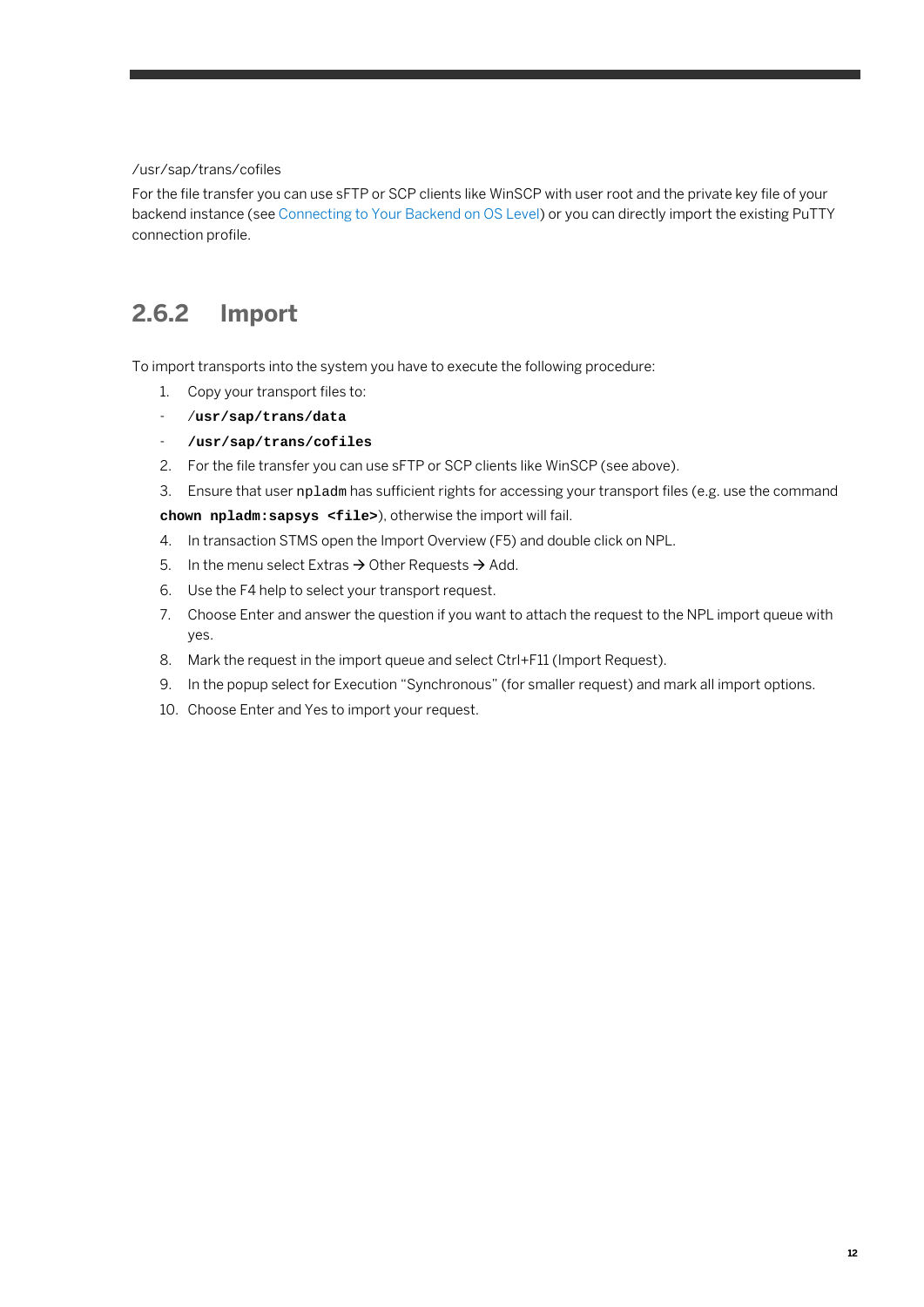# <span id="page-12-0"></span>**3 Licenses: Developer edition**

### **3.1 Running the solution with a developer license**

This solution can be used for development purpose under the perpetual Developer License Agreement. Note that you are allowed to install only "Minisap" license keys that can be renewed as long as you adhere to the Terms and Conditions of the Developer License Agreement.

### **3.2 Generating the license key**

Once you create the solution instance in SAP Cloud Appliance Library, the SAP system will generate a temporary license key that is sufficient to logon to the system. As a first step before using the system you need to install a Minisap license as described in the Community Wiki page: [How to request and install Minisap license keys.](https://wiki.scn.sap.com/wiki/pages/viewpage.action?pageId=451058309)

### **3.3 Installing the license key**

- 1. Logon to AS ABAP via SAP GUI with user SAP<sup>\*</sup> in client 000.
- 2. Start transaction **SLICENSE**.
- 3. Generate a "Minisap" license at <http://www.sap.com/minisap> .
- As system ID choose NPL as follows (ie not NPL SAP NW 7.x (MaxDB):
- 

NPL - SAP NetWeaver 7.x (Sybase ASE)

- As hardware key use the hardware key shown in transaction SLICENSE.
- 4. The license will be downloaded automatically to your local PC.
- 5. Go back to the transaction SLICENCE in your ABAP instance.
- 6. On the Digitally-Signed Licenses tab, choose Delete License.
- 7. Choose *Install new License* and select the license from step 4.

This is needed to enable RFC after the change of the installation number from INITIAL to DEMOSYSTEM.

Installing the Minisap license will change the installation number from INITIAL to DEMOSYSTEM. The developer access key for user DEVELOPER and installation number DEMOSYSTEM is already in the system and you can start developing in the customer name range  $(Z^*, Y^*)$ .

If you need an access key in addition, this is the correct one: 12222845243181034647 .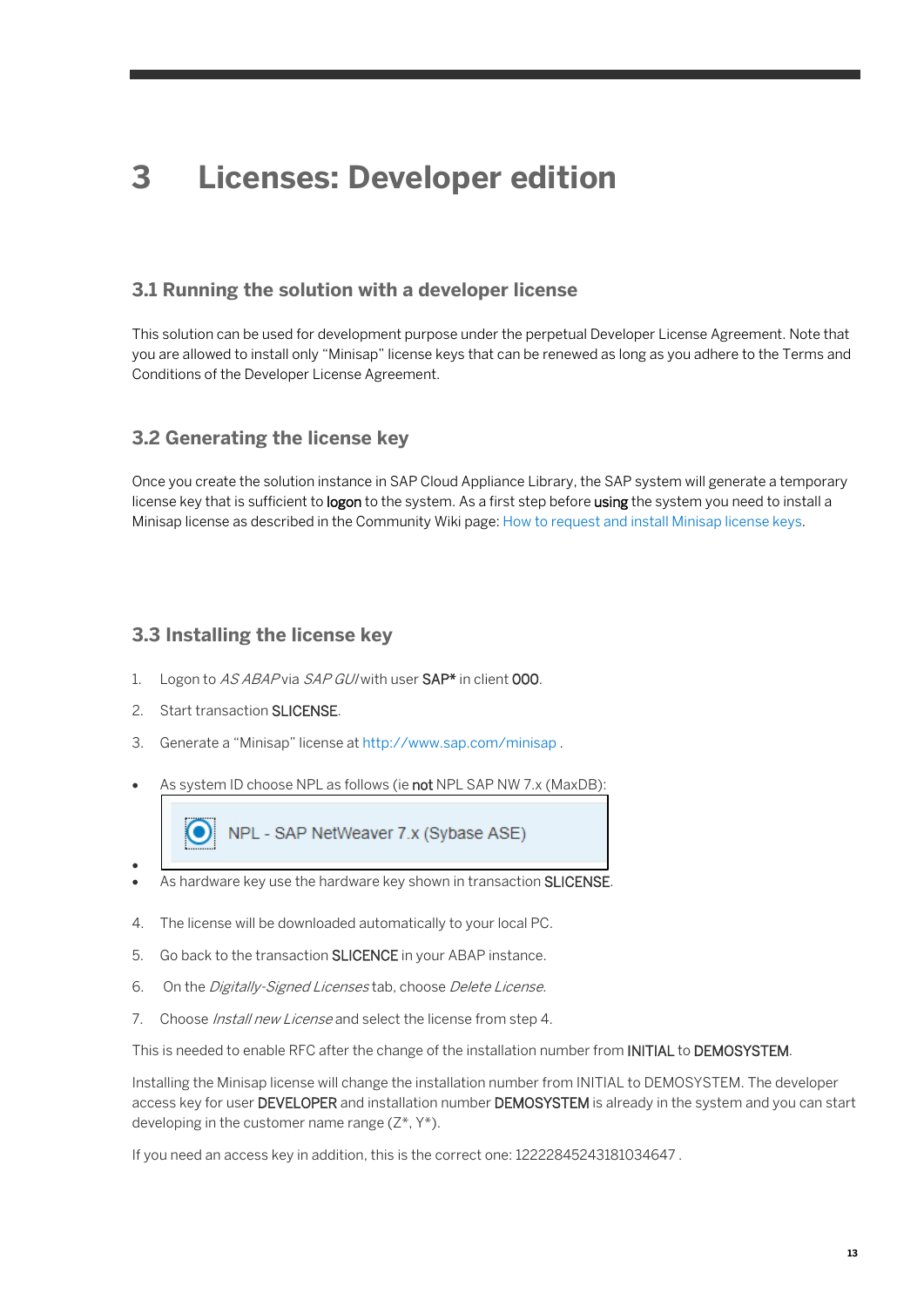Note that the Minisap license has an expiration period and after it, you can renew it with the same procedure.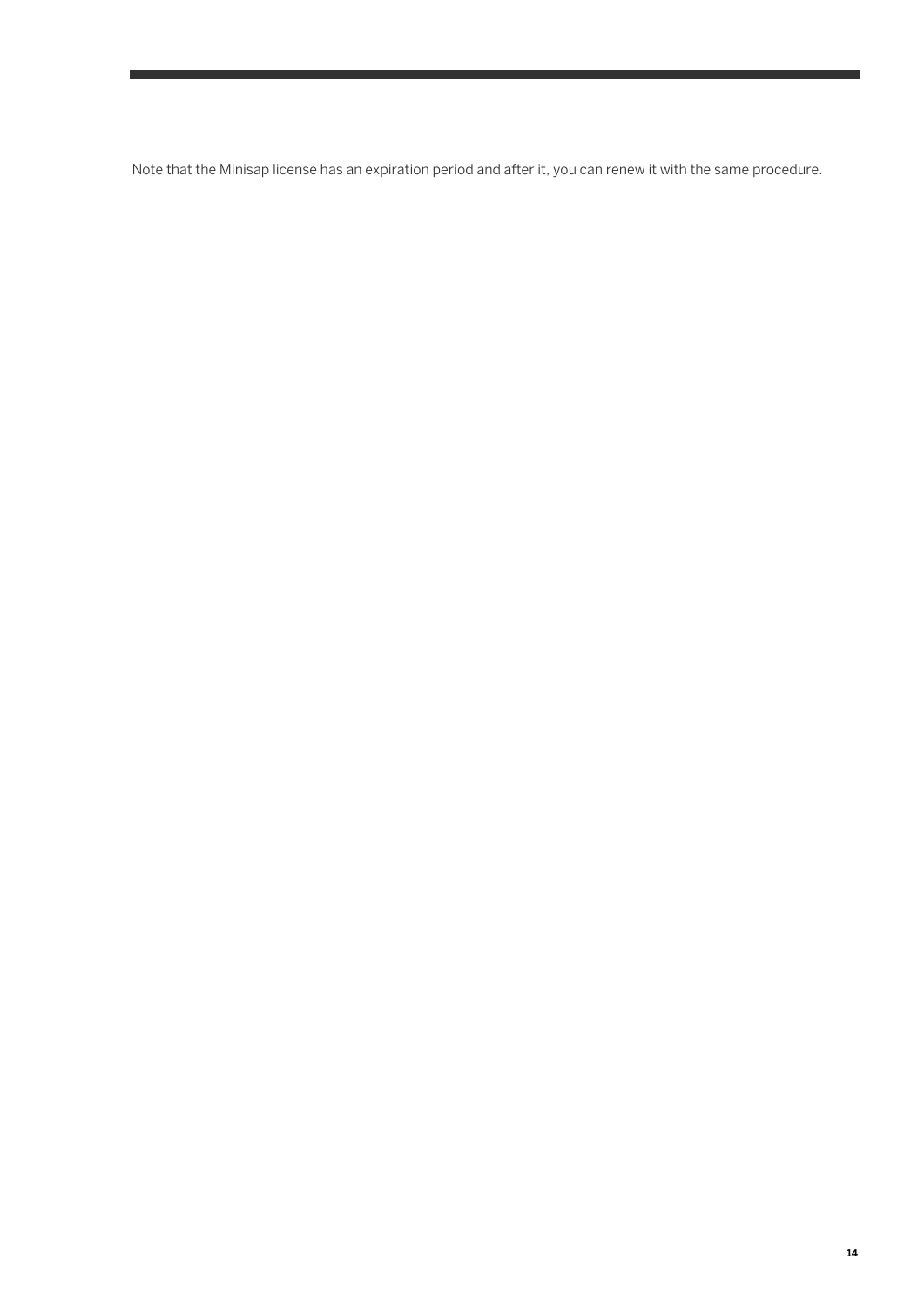# <span id="page-14-0"></span>**4 Security aspects**

Be aware that creating your instances in the public zone of your cloud computing platform is convenient but less secure. Ensure that only port 22 (SSH) is opened when working with Linux-based solutions and port 3389 (RDP) when working with Windows based solutions. In addition, we also recommend that you limit the access to your instances by defining a specific IP range in the Access Points settings, usin[g CIDR notation.](http://en.wikipedia.org/wiki/Classless_Inter-Domain_Routing) The more complex but secure alternative is to set up a virtual private cloud (VPC) with VPN access, which is described in this tutorial on SCN[: Creating a VPC with VPN access for running virtual appliances on AWS –](https://blogs.sap.com/2014/09/09/creating-a-vpc-with-vpn-access-for-running-virtual-appliances-on-aws-the-easy-way/) the easy way

The list below describes the ports opened for the security group formed by the server components of your solution instance:

| Protocol   | Port | Description \                                    |
|------------|------|--------------------------------------------------|
| <b>SSH</b> | 22   | Used for SSH connection to Linux-based servers   |
| <b>RDP</b> | 3389 | Used for RDP connection to Windows based servers |

To access back-end servers on the operating system (OS) level, use the following information:

You must change the initial user passwords provided by SAP when you log onto the system for the first time.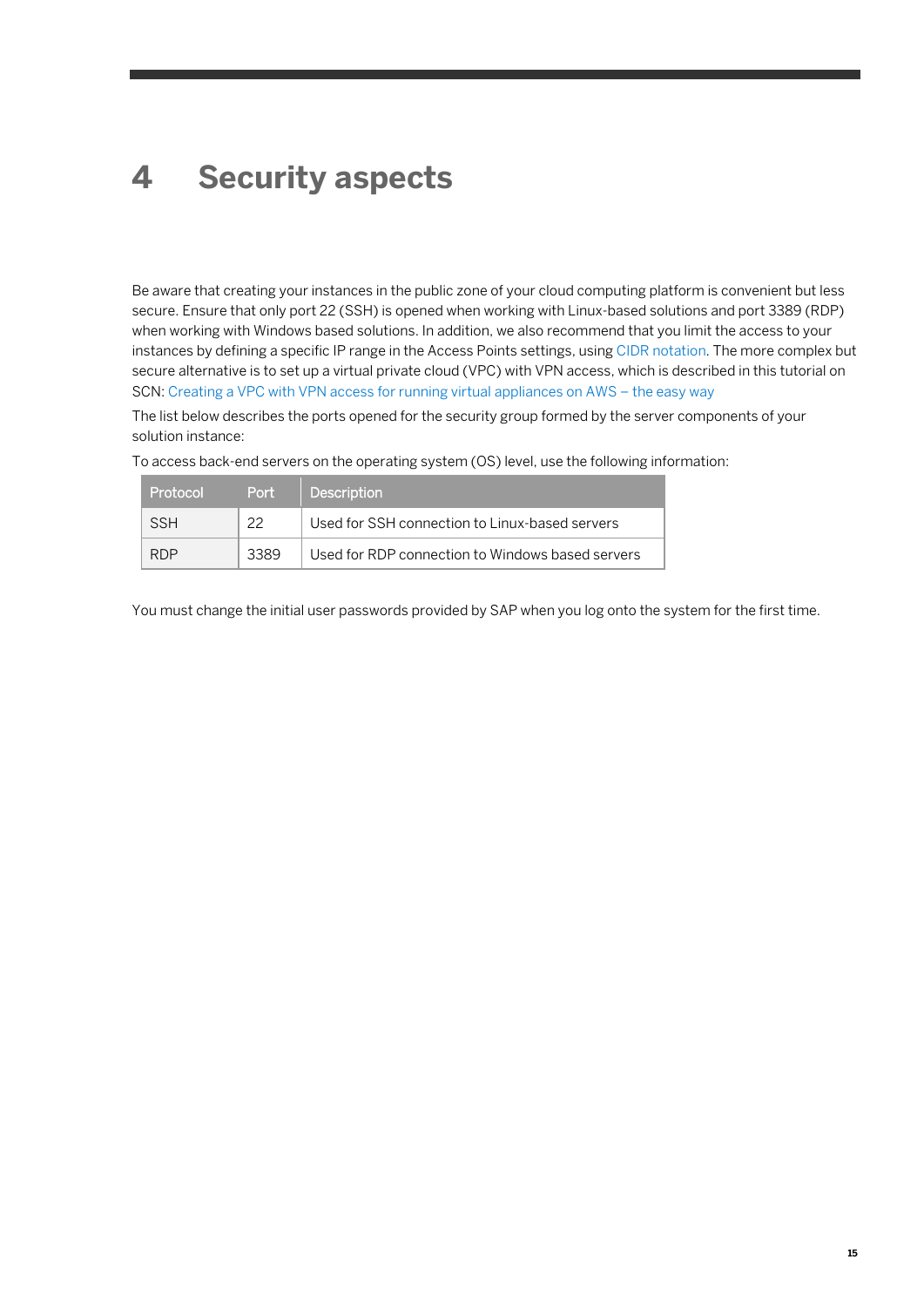# <span id="page-15-0"></span>**5 Solution provisioning in the SAP Cloud Appliance Library (CAL)**

As an administrator, you need to do the following:

- 1. Understand key concepts: SAP Cloud [Appliance Library: Key Concepts](https://calstatic.hana.ondemand.com/res/docEN/729e7cfaa8c84423b89ba81b0a7ff974.html)
- 2. Decide on your Cloud provider: The currently supported cloud providers ar[e Amazon Web](http://aws.amazon.com/ec2/pricing/)  [Services™ \(AWS\)](http://aws.amazon.com/ec2/pricing/) an[d Microsoft Azure.](https://azure.microsoft.com/en-us/) For more information about the supported cloud providers, see the [FAQ page.](http://scn.sap.com/docs/DOC-33673)
- 3. Decide on your SAP solution type and charging model[: FAQ: Solution types and charging](https://blogs.sap.com/2016/08/23/faq-solution-types-and-charging-model/)  [model](https://blogs.sap.com/2016/08/23/faq-solution-types-and-charging-model/)
- 4. Navigate to SAP Cloud Appliance Library: [https://cal.sap.com](https://cal.sap.com/)
- 5. [Create an account](https://calstatic.hana.ondemand.com/res/docEN/042bb15ad2324c3c9b7974dbde389640.html) for yourself in SAP CAL.
- 6. Navigate to the solution and create an instance of it: [SAP NetWeaver AS ABAP and SAP BW](https://tiint.hana.ondemand.com/console/#/solutions/4cf4c9c5-5e62-4426-a7f7-985222671335)  [7.50 SP02 on ASE \(CAL\)](https://tiint.hana.ondemand.com/console/#/solutions/4cf4c9c5-5e62-4426-a7f7-985222671335)
- 7. Allow your employees to [apply for a user.](https://calstatic.hana.ondemand.com/res/docEN/46948f72469c42c88e1735fcb7aea529.html)

For more information, see:

- the official documentation: Navigate to the SAP Cloud Appliance Library[: https://cal.sap.com](https://cal.sap.com/); then choose Support  $\rightarrow$  Documentation link and choose  $\Box$  (expand all) to see all documents in the structure). You can also use the context help in SAP Cloud Appliance Library by choosing the Help panel from the right side
- th[e SAP Cloud Appliance Library FAQ \(SCN Wiki\).](https://wiki.scn.sap.com/wiki/display/SAPCAL/SAP+Cloud+Appliance+Library+-+FAQ)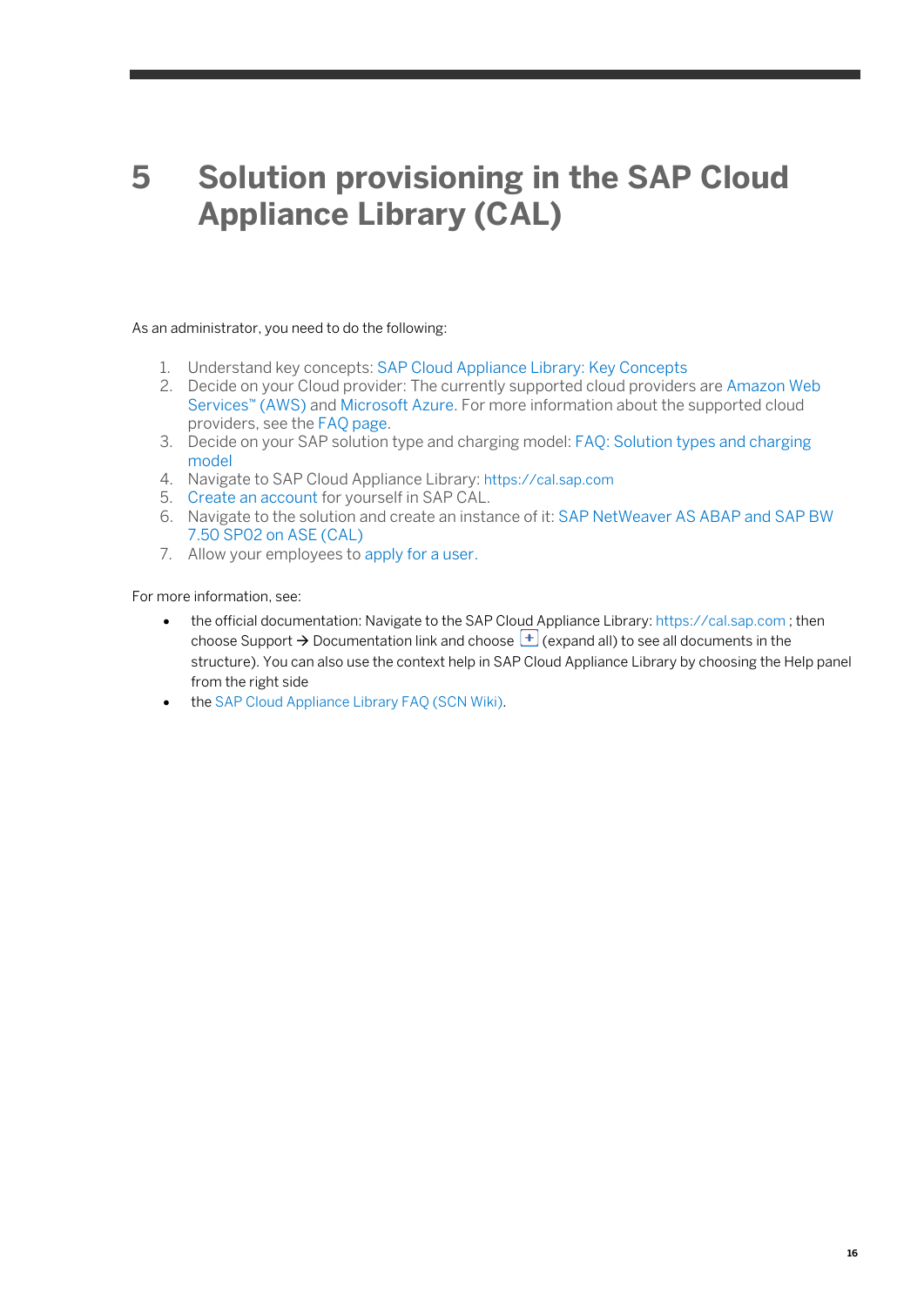# <span id="page-16-0"></span>**6 Tutorials and demo scenarios**

The developer edition is a preconfigured system and comes with a bunch of sample scenarios and tutorials. The scenarios are directly accessible from the DEVELOPER or BWDEVELOPER start menu. Launch the applications and read the accompanying blogs or tutorials in SCN. For a full, uptodate list of available tutorials /demos, see the following blog in SCN:

#### [Guides and Tutorials for AS ABAP on SAP HANA \(Dev Edition\)](https://blogs.sap.com/2014/02/06/guides-and-tutorials-for-the-developer-edition-of-as-abap-incl-bw-on-sap-hana/)

To access the linked guides please ensure correct proxy settings (see solution guide) and use Firefox for running the sample applications.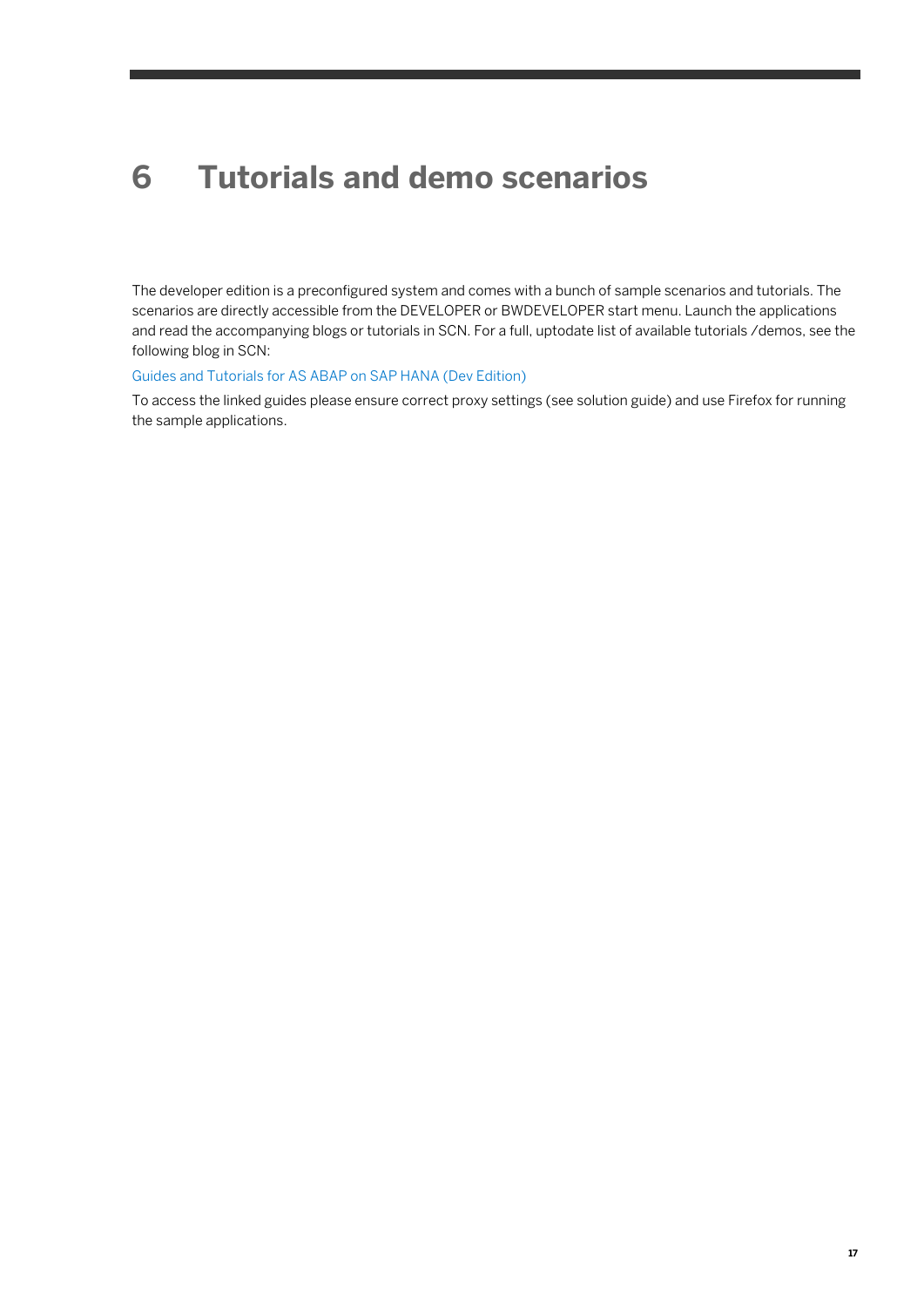# <span id="page-17-0"></span>**7 Troubleshooting**

#### Symptom: You cannot connect to your frontend instance via Remote Desktop Connection.

Please ensure that your local network permits outbound RDP connections on port 3389 (TCP/UDP), i.e. your firewall/router doesn't block these connections.

#### Symptom: You cannot connect to your backend instance via SSH.

Please ensure that your local network permits outbound SSH connections on port 22, i.e. your firewall/router doesn't block these connections.

#### Symptom: You cannot select the Corporate Network option when creating a new solution instance.

The AWS subnet you want to use might be located in the wrong region. Please ensure to create a subnet in the Amazon region US-East (Virginia).

#### Symptom: You can't connect to your backend instance using your local SAP GUI.

- Check if the ABAP server is running:
- Logon as root to the server on which the database is running (se[e Connecting to Your Backend on OS Level\)](#page-8-1). Then execute the following statements to check the status of the ABAP server: **su – npladm**

#### **sapcontrol -nr 00 -function GetProcessList**

• Check if all required TCP ports are open and accessible from your local network:

For more information about how to use the SAP Cloud Appliance Library, you can read the official documentation of the product by choosing the following navigation from SAP Cloud Appliance Library: Related Links & Help  $\rightarrow$ Documentation. If you cannot find the needed information in the documentation, you can open a normal support ticket within the SAP Cloud Appliance Library (BC-VCM-CAL) component and your ticket will be processed by the SAP Cloud Appliance Library Operators. If you have AWS related problems, you can report them directly to AWS support or alternatively on the BC-OP-LNX-AWS component in SAP Service Marketplace.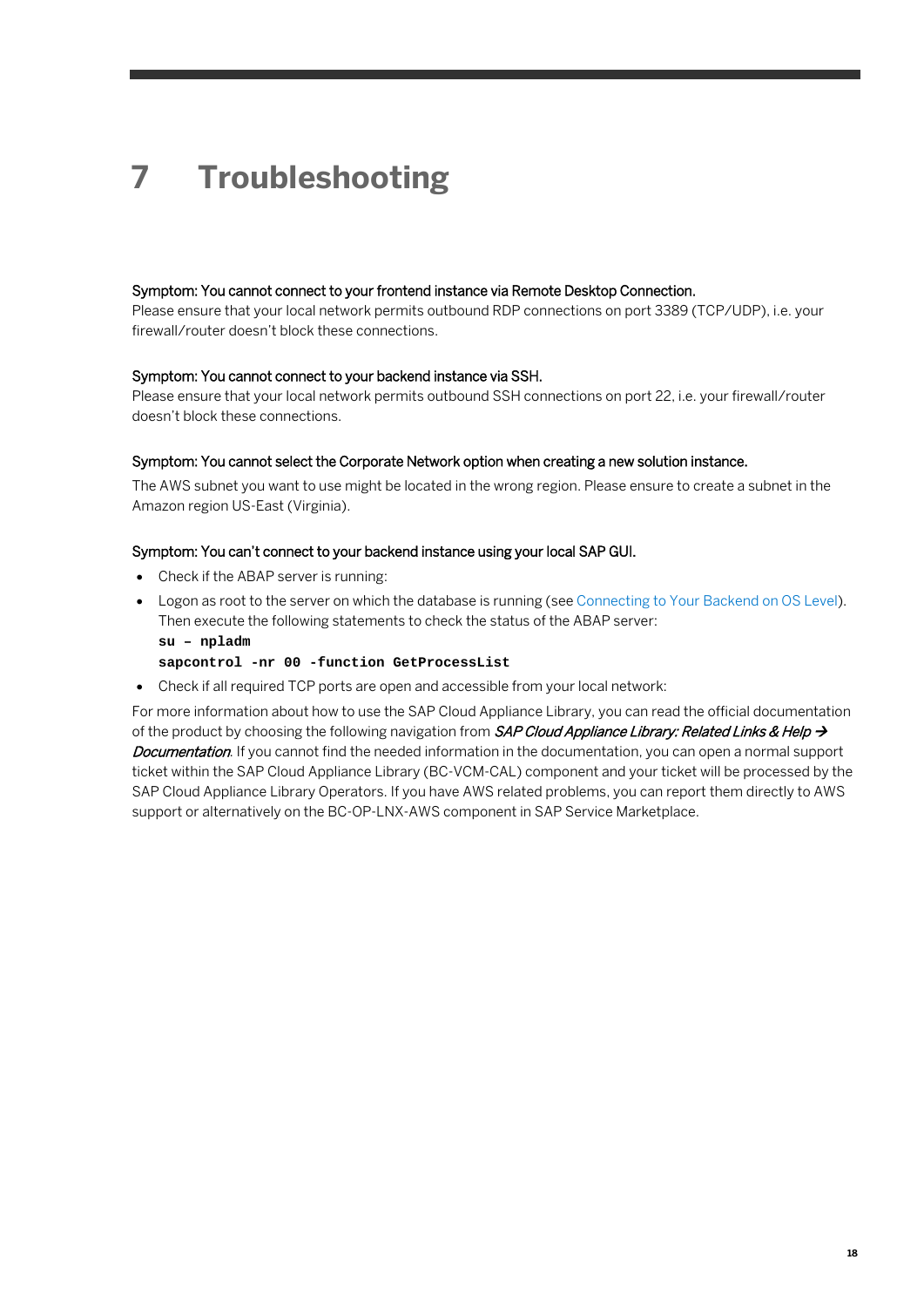# <span id="page-18-0"></span>**8 Additional information**

### <span id="page-18-1"></span>**8.1 Frontend settings**

### <span id="page-18-2"></span>**8.1.1 Windows proxy settings**

If you want to access the internet from your frontend instance, which is not required for working with this solution but allows you to update your frontend tools, please proceed as follows:

If you created your instance in the public AWS cloud environment, no additional proxy settings should be required to access the internet.

If you created your instance in a private/corporate subnet of a virtual private cloud (VPC), you have to enter the address of your proxy server or the internet gateway in the Windows internet settings: Open Internet Explorer > Internet options and add a proxy exception for hanadb, abapci, \*.dummy.nodomain (default dummy domain) or the fully qualified host names. SAP HANA Studio will automatically update its proxy settings according to the Windows internet settings if you don't change the default proxy settings in Eclipse (Active Provider: Native).

### <span id="page-18-3"></span>**8.1.2 Enhanced security configuration**

On the Windows Server image the enhanced security configuration (ESC) of Internet Explorer is activated by default (recommended by Microsoft). This makes working with Web UIs and external sites like SCN inconvenient and forces you to deal with several security pop-ups and notifications. Thus, you can deactivate IE ESC with the following procedure (at your own risk):

In the Start menu navigate to All Programs > Administrative Tools > Server Manager.

In the Server Manager root node click on Configure IE ESC in the Security Information section.

<span id="page-18-4"></span>Deactivate the IE ESC for administrators.

### **8.2 Using local client software**

If you want to access SAP HANA or the ABAP application server of your backend instance from your local client (not via the associated frontend instance), we recommend the following procedure for a local Windows environment (other operating systems require different SAP clients):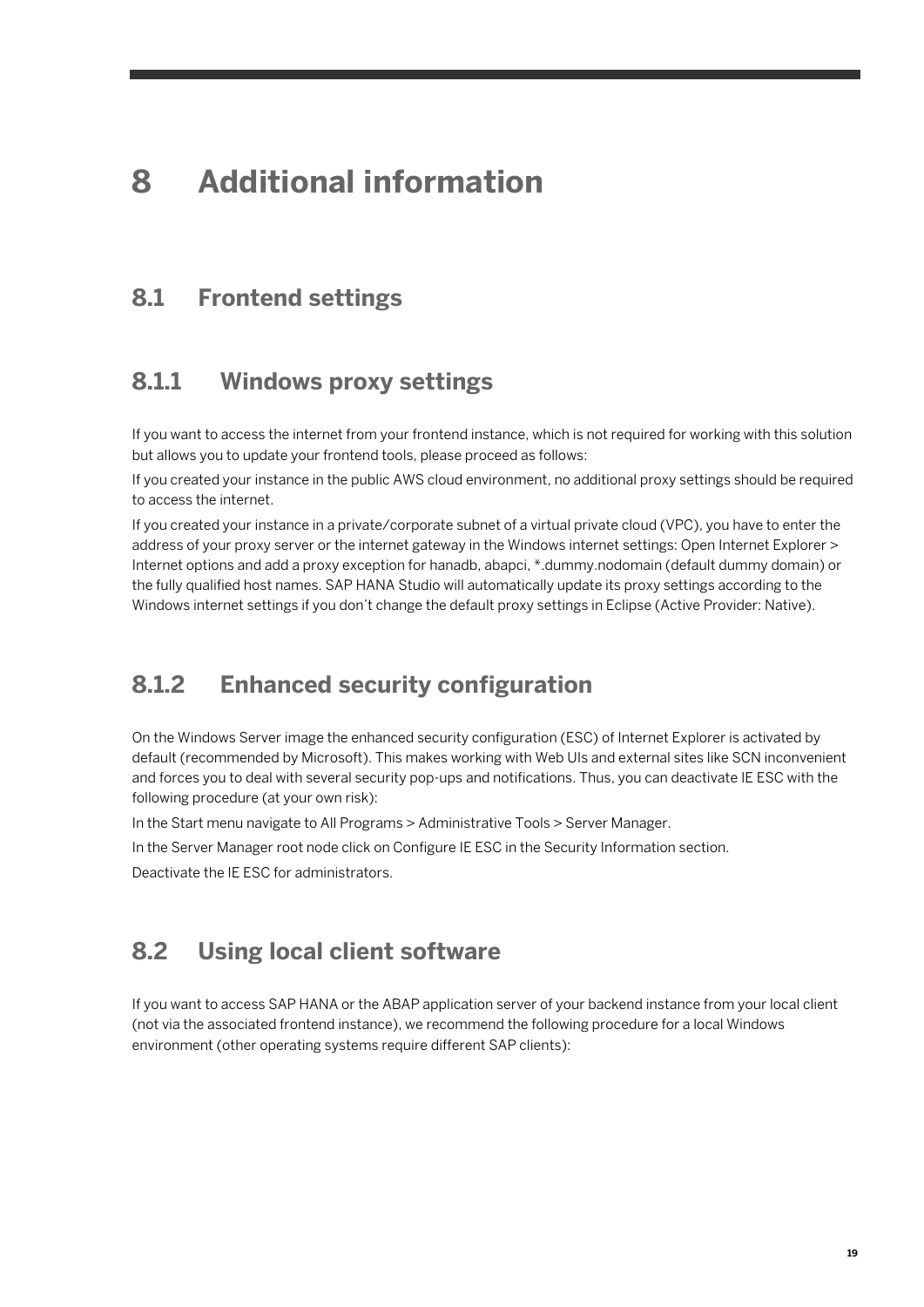# <span id="page-19-0"></span>**8.2.1 Downloading the SAP client software**

Before connecting to the frontend instance using the Remote Desktop Connection, open the Options dialog and navigate to the Local Resources tab.

Hit the more button in the Local devices and resources section and activate one of your local drives.

After logging into your frontend instance you can use Windows Explorer to exchange files between your local machine and your frontend instance.

The SAP software is located on the D: drive of your Windows instance:

- Copy the hdbstudio70 folder to your local environment and adapt the JVM location in the hdbstudio.ini file to the location of your local JVM.

<span id="page-19-1"></span>- Copy the SAPGUI-BI-Core.exe file to your local environment and start the installation of SAP GUI for Windows (take a look at the SAP GUI documentation for prerequisites).

## **8.2.2 Accessing your backend instance locally**

Before you can use your local SAP client software you have to ensure, that your backend instance is accessible locally and all required TCP ports are open.

We strongly recommend that you do not use a public instance for this setup, but instances running in a virtual private cloud (VPC) with a VPN connection to your local network. For more information, how to create instances in a VPC please revisit the Using SAP Cloud Appliance Library section.

If your instances are running in a VPC with VPN connection to your local network, you could open all ports by checking the Open all TCP ports option in the Access Points setting (Virtual Machine tab of your CAL instance). If you only want to expose the required ports (recommended approach), the list below shows all required TCP ports:

| Protocol     | Port   | <b>Description</b>                                   |
|--------------|--------|------------------------------------------------------|
| <b>SSH</b>   | 22     | Used for SSH connection to the server                |
| Custom TCP   | 3200   | SAP Dispatcher, used by SAP GUI                      |
| Custom TCP   | 3300   | SAP Gateway. Used for CPIC and RFC<br>communication. |
| Custom TCP   | 3601   | Message Server                                       |
| <b>HTTPS</b> | 8443   | Cloud Connector Administration                       |
| Custom TCP   | 30215  | External SQL Interface. Used by SAP HANA<br>Studio.  |
| <b>HTTP</b>  | 80000  | HTTP (AS ABAP)                                       |
| <b>HTTPS</b> | 443000 | HTTPS (AS ABAP)                                      |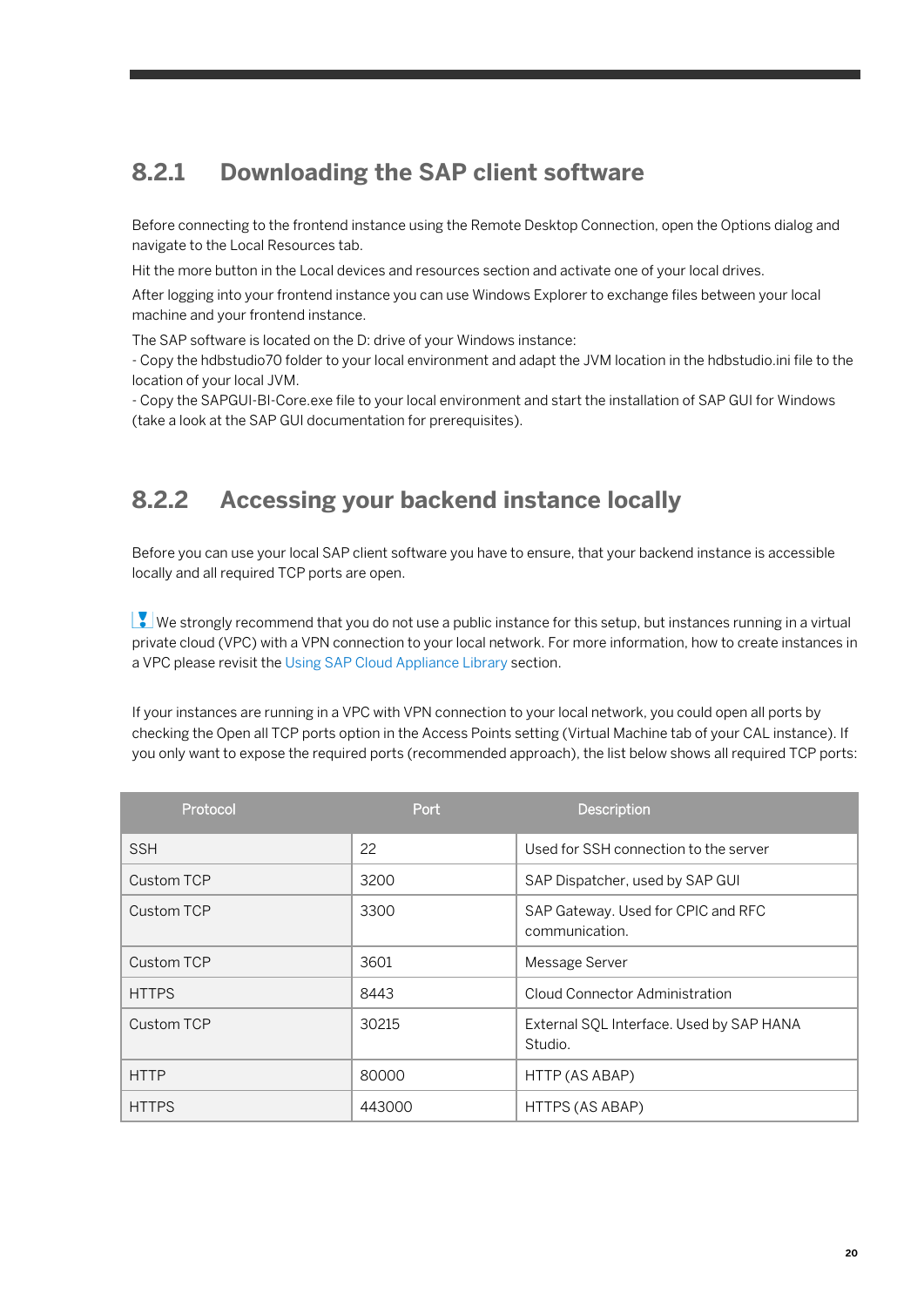After following the steps above you should be able to access your cloud instances from your local environment and use the locally installed client software.

Please keep in mind that in case of latency or bandwidth issues a remote desktop connection to your frontend instance might be the better choice.

# <span id="page-20-0"></span>**8.3 Additional information for SAP Business Warehouse**

Beside a configured BW ABAP backend we also provide with this version some reporting capabilities.

The BW Modeling Tools (installed and configured on the Frontend Server within this solution) contains now our Eclipse based Query Designer to create/change BW queries. In addition we also provide the Design Studio with the ability to create local dashboards. Of course all ABAP based reporting options are still available (Transaction RSRT, BPC Reporting). Due to license restrictions of Microsoft Office the use of BEX Analyzer or Analysis Office is not possible.

New in NW 7.50 is a fully configured BPC (Business Planning and Consolidation) Web Client with two demo scenarios. The BPC web client can be accessed either with firefox or with your local browser via https://<IP Address of your Instance>:50001/sap/bc/ui5\_ui5/sap/bpcwebclient (ignore the missing certificates).

If you maintain a mapping of the IP address and the servername in your local

/etc/hosts file you can also access the url via the server name.

## <span id="page-20-1"></span>**8.4 Installed software components**

### **Components**

The solution comprises the following component versions:

| Component | Release | <b>SP Level</b> |
|-----------|---------|-----------------|
| SAP_BASIS | 751     | $\mathbf{2}$    |
| SAP_ABA   | 751     | $\overline{2}$  |
| SAP_GWFND | 751     | $\mathcal{L}$   |
| SAP_UI    | 751     | $\overline{2}$  |
| ST-PI     | 740     | 6               |
| SAP_BW    | 751     | $\overline{2}$  |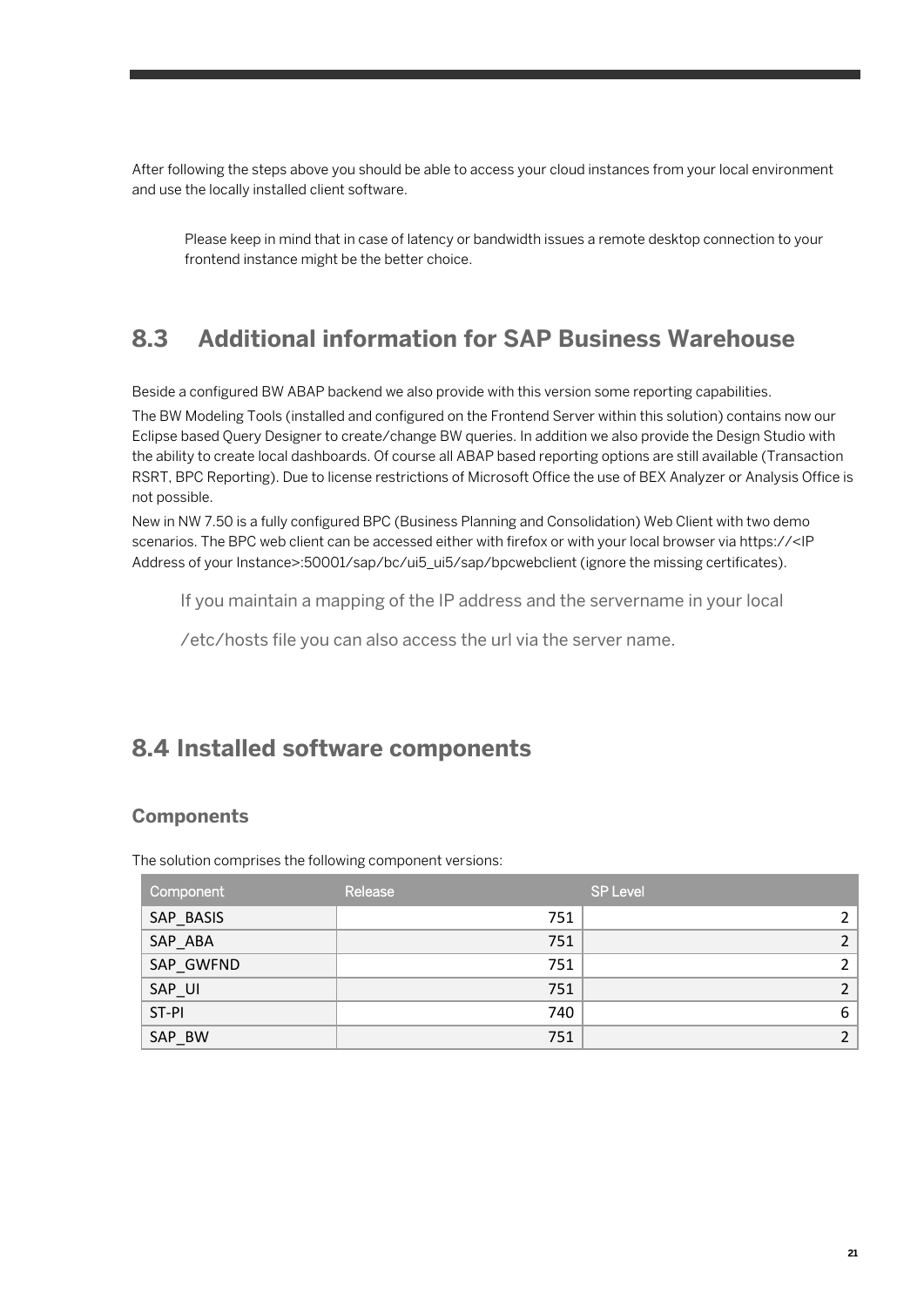### **Sizing information**

.

Follow the sizing guidelines to determine the hardware requirements of the solution such as network bandwidth, physical memory, CPU power, and I/O capacity by choosing this quick link[: http://service.sap.com/sizing](http://service.sap.com/sizing) -> Sizing -> Sizing Guidelines

You can use also the search function in the [Quick Sizer](http://service.sap.com/) tool to find your required sizing guidelines.